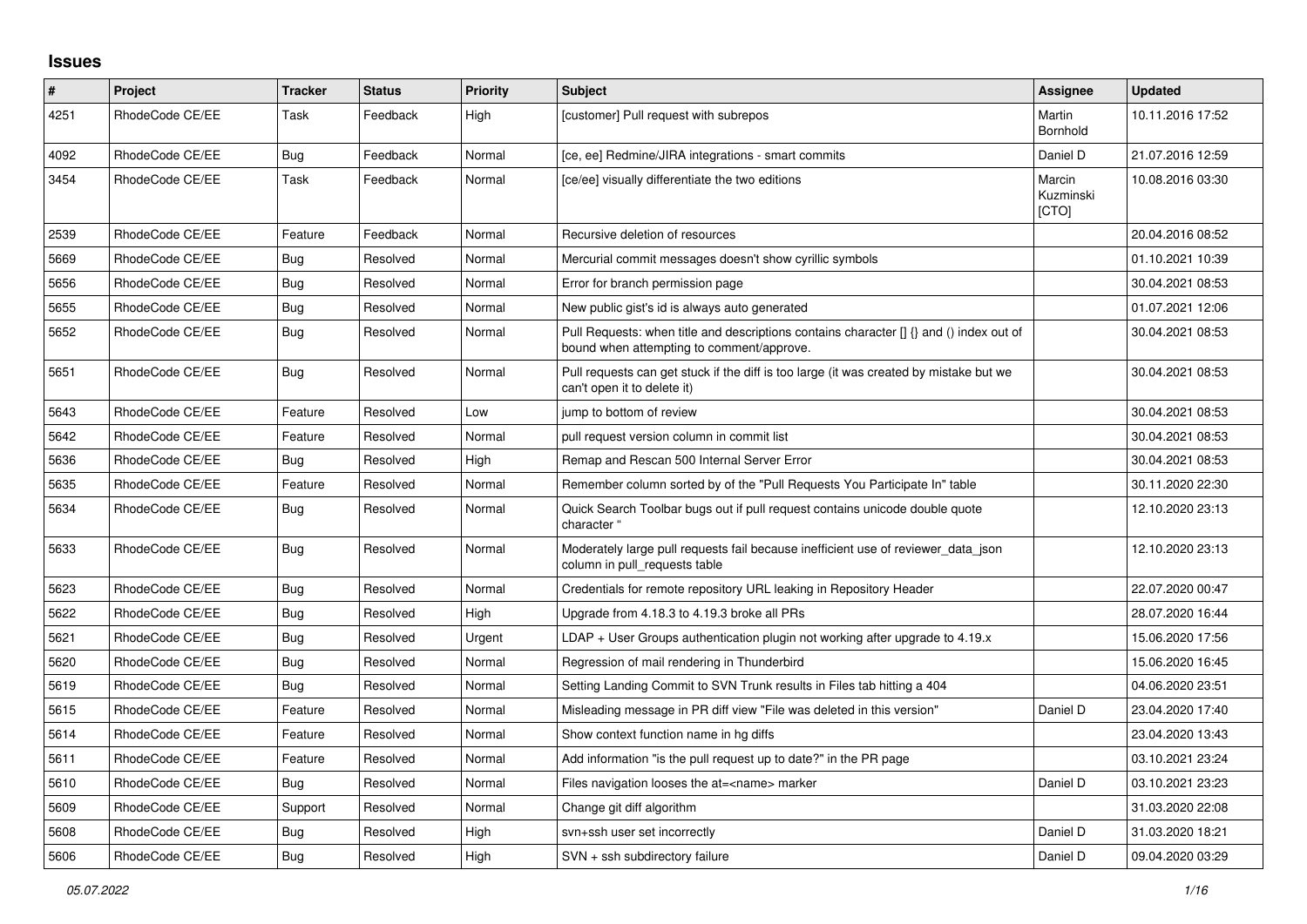| $\sharp$ | Project         | <b>Tracker</b> | <b>Status</b> | Priority | <b>Subject</b>                                                                                                                    | <b>Assignee</b>     | <b>Updated</b>   |
|----------|-----------------|----------------|---------------|----------|-----------------------------------------------------------------------------------------------------------------------------------|---------------------|------------------|
| 5605     | RhodeCode CE/EE | Bug            | Resolved      | Normal   | Cannot set subversion compatibility to 1.10                                                                                       |                     | 30.03.2020 17:27 |
| 5604     | RhodeCode CE/EE | Bug            | Resolved      | High     | Search error on second result page                                                                                                | Daniel D            | 30.03.2020 16:01 |
| 5603     | RhodeCode CE/EE | Feature        | Resolved      | Normal   | Code search - highlight matching search terms                                                                                     |                     | 30.03.2020 11:16 |
| 5602     | RhodeCode CE/EE | Feature        | Resolved      | Normal   | Copy full path only copies partial                                                                                                | Daniel D            | 30.03.2020 16:04 |
| 5601     | RhodeCode CE/EE | Feature        | Resolved      | Normal   | Default navigation should be by branch name not commit id                                                                         |                     | 04.06.2020 23:51 |
| 5599     | RhodeCode CE/EE | Bug            | Resolved      | Normal   | SVN navigation to trunk fails                                                                                                     | Daniel D            | 04.04.2020 11:21 |
| 5596     | RhodeCode CE/EE | Bug            | Resolved      | Normal   | Pull Request duplicated after description edit                                                                                    |                     | 14.04.2020 13:28 |
| 5594     | RhodeCode CE/EE | Bug            | Resolved      | Normal   | Credentials in Repository Settings for Pull requests are exposed                                                                  |                     | 28.05.2020 20:25 |
| 5587     | RhodeCode CE/EE | Bug            | Resolved      | Normal   | Broken metatags in 4.18.1                                                                                                         | <b>Marcin Lulek</b> | 29.01.2020 11:46 |
| 5585     | RhodeCode CE/EE | Feature        | Resolved      | Normal   | Minimize downtime on rccontrol upgrade                                                                                            |                     | 27.03.2020 09:45 |
| 5583     | RhodeCode CE/EE | Feature        | Resolved      | Normal   | rcextensions hook for pull request comment                                                                                        |                     | 23.04.2020 13:42 |
| 5581     | RhodeCode CE/EE | Feature        | Resolved      | Normal   | expose `send_email` option in the HTTP API, for `comment_commit` and<br>`comment_pull_request`                                    | Daniel D            | 29.01.2020 11:46 |
| 5579     | RhodeCode CE/EE | Bug            | Resolved      | Normal   | JS bug when a commit message can be parsed as a number                                                                            | Daniel D            | 20.01.2020 10:04 |
| 5576     | RhodeCode CE/EE | Bug            | Resolved      | High     | Hosting many repositories                                                                                                         | Craig Fairhurst     | 12.02.2020 12:55 |
| 5575     | RhodeCode CE/EE | Bug            | Resolved      | Low      | Filtering username containing '-' does not work in Admin audit log panel                                                          |                     | 20.01.2020 10:04 |
| 5574     | RhodeCode CE/EE | Feature        | Resolved      | Normal   | hg: Information for external hooks                                                                                                |                     | 30.07.2020 15:40 |
| 5573     | RhodeCode CE/EE | Bug            | Resolved      | Normal   | Wrong notification Base Url for Email-Integrations                                                                                |                     | 16.01.2020 08:53 |
| 5571     | RhodeCode CE/EE | Bug            | Resolved      | Normal   | redmine does not work with firefox any more                                                                                       |                     | 25.10.2019 12:38 |
| 5569     | RhodeCode CE/EE | <b>Bug</b>     | Resolved      | Normal   | SshWrapper error                                                                                                                  |                     | 21.01.2020 02:02 |
| 5567     | RhodeCode CE/EE | Bug            | Resolved      | High     | Error after PR was updated                                                                                                        |                     | 20.01.2020 10:04 |
| 5561     | RhodeCode CE/EE | Bug            | Resolved      | Normal   | PR diff doesn't update when target changes                                                                                        |                     | 21.05.2020 11:53 |
| 5560     | RhodeCode CE/EE | <b>Bug</b>     | Resolved      | High     | Check all permission API function to flush caches for auth_perms                                                                  |                     | 08.06.2021 23:56 |
| 5558     | RhodeCode CE/EE | Bug            | Resolved      | Low      | Commit compare window covers text                                                                                                 |                     | 08.07.2019 18:12 |
| 5557     | RhodeCode CE/EE | Bug            | Resolved      | Normal   | Consider removing slashes from the RSS feed names                                                                                 |                     | 31.10.2019 19:54 |
| 5555     | RhodeCode CE/EE | Bug            | Resolved      | Normal   | Making Repository Public does not update the Default User Permissions                                                             |                     | 28.05.2020 20:26 |
| 5554     | RhodeCode CE/EE | Support        | Resolved      | Normal   | How to increase number of commits shown in pagination on dashboard and<br>changelog                                               |                     | 21.01.2020 02:08 |
| 5546     | RhodeCode CE/EE | Support        | Resolved      | Normal   | experiments with mercurial 4.9                                                                                                    |                     | 26.03.2019 09:23 |
| 5544     | RhodeCode CE/EE | Support        | Resolved      | Normal   | Use of authentication token with LDAP account results in account lockout when max<br>bad password attempts are configured in LDAP |                     | 27.02.2019 10:09 |
| 5537     | RhodeCode CE/EE | Task           | Resolved      | Normal   | Add owner to create_pull_request API                                                                                              |                     | 28.02.2019 13:52 |
| 5536     | RhodeCode CE/EE | Feature        | Resolved      | Low      | Ability to disable server-side SSH key generation                                                                                 |                     | 28.02.2019 13:52 |
| 5530     | RhodeCode CE/EE | Bug            | Resolved      | Normal   | Email integration has incorrect url                                                                                               |                     | 09.02.2019 10:33 |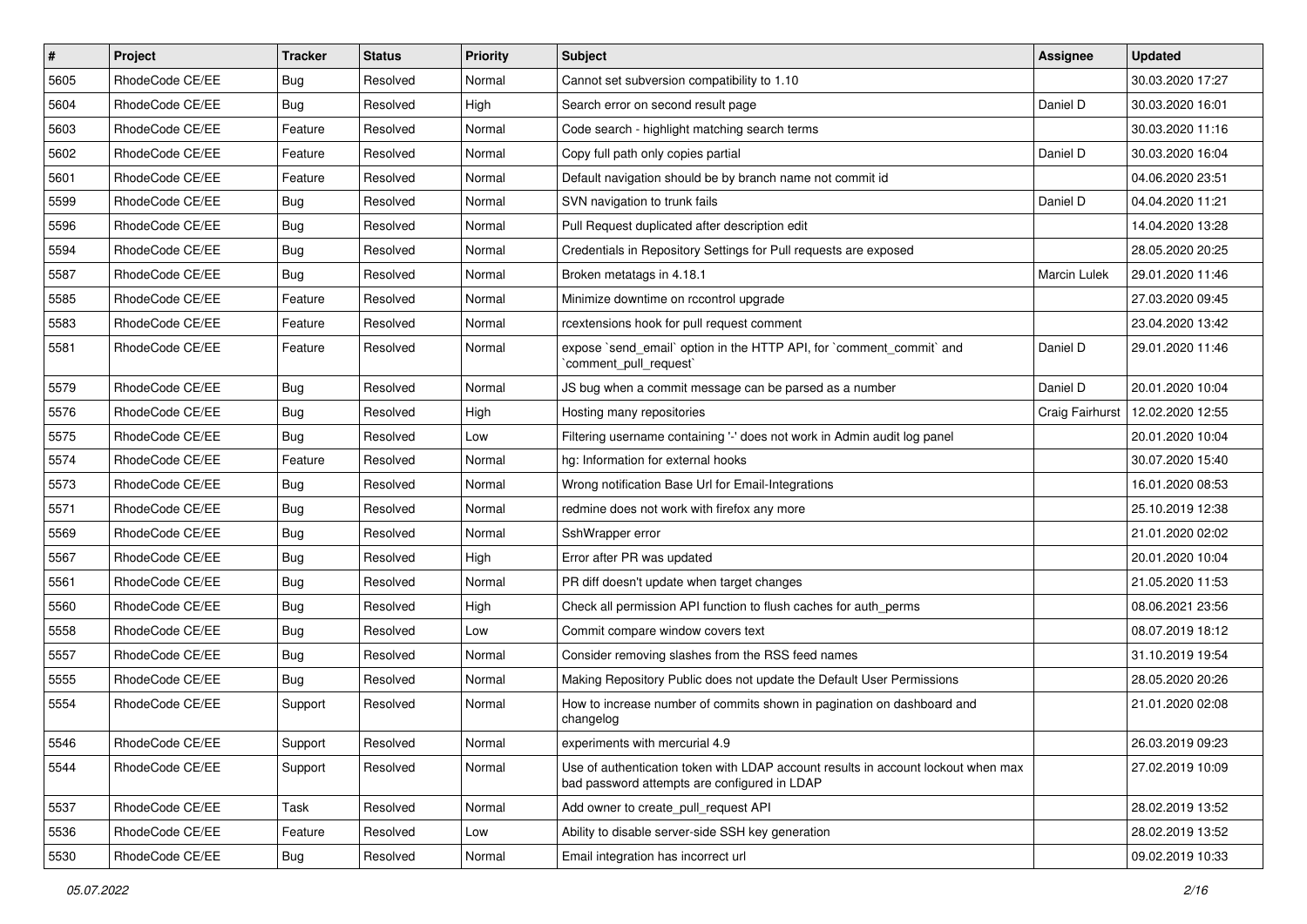| $\pmb{\#}$ | Project         | <b>Tracker</b> | <b>Status</b> | <b>Priority</b> | <b>Subject</b>                                                                          | <b>Assignee</b>              | <b>Updated</b>   |
|------------|-----------------|----------------|---------------|-----------------|-----------------------------------------------------------------------------------------|------------------------------|------------------|
| 5528       | RhodeCode CE/EE | <b>Bug</b>     | Resolved      | High            | Empty Unicode file causes the PR to return HTTP 500                                     |                              | 28.02.2019 13:52 |
| 5523       | RhodeCode CE/EE | Bug            | Resolved      | High            | user from AD is asked to change his password when logs in.                              | Thierry<br>Wynsdau           | 28.05.2020 20:28 |
| 5522       | RhodeCode CE/EE | Bug            | Resolved      | Low             | vcsserver fails when url contains extra "/"                                             |                              | 28.02.2019 13:52 |
| 5521       | RhodeCode CE/EE | <b>Bug</b>     | Resolved      | Normal          | Proxing SVN http requests does not work when using prefix for rhodecode.                |                              | 28.02.2019 13:52 |
| 5520       | RhodeCode CE/EE | Feature        | Resolved      | Normal          | Show the head commits shas when the merge is prevented due to multiple heads            |                              | 28.02.2019 13:52 |
| 5518       | RhodeCode CE/EE | Bug            | Resolved      | Normal          | Zero-sized files in /rhodecode/config/rcextensions/examples                             |                              | 21.01.2020 02:18 |
| 5517       | RhodeCode CE/EE | Bug            | Resolved      | Urgent          | Problem with upgrading to Community-4.15                                                |                              | 11.12.2018 06:32 |
| 5516       | RhodeCode CE/EE | Support        | Resolved      | High            | Cannot log into RhodeCode                                                               | Thierry<br>Wynsdau           | 28.05.2020 20:28 |
| 5515       | RhodeCode CE/EE | Bug            | Resolved      | Normal          | PR default reviewer is incorrect                                                        |                              | 28.02.2019 13:52 |
| 5513       | RhodeCode CE/EE | <b>Bug</b>     | Resolved      | High            | Gist: GitHub flavoured markdown gist creation fails                                     |                              | 07.07.2019 22:21 |
| 5507       | RhodeCode CE/EE | Bug            | Resolved      | Normal          | Markdown rendering needs improvement                                                    |                              | 15.08.2019 15:40 |
| 5505       | RhodeCode CE/EE | <b>Bug</b>     | Resolved      | Normal          | Notification emails from RhodeCode is garbled in Outlook 2016 web client                |                              | 07.12.2018 09:49 |
| 5502       | RhodeCode CE/EE | <b>Bug</b>     | Resolved      | High            | 500 error when using multiple custom branch permissions                                 |                              | 07.12.2018 09:49 |
| 5490       | RhodeCode CE/EE | Bug            | Resolved      | Normal          | Changes to repo group permissions via API are not audit logged                          |                              | 28.02.2019 13:52 |
| 5489       | RhodeCode CE/EE | <b>Bug</b>     | Resolved      | High            | grant_user_permission_to_repo_group API call fails to set permissions on child<br>repos |                              | 11.07.2018 09:57 |
| 5482       | RhodeCode CE/EE | Bug            | Resolved      | Normal          | Changing a repo's 'Remote pull uri' in its Settings fails with 'No repo type specified' |                              | 31.10.2018 08:37 |
| 5469       | RhodeCode CE/EE | Feature        | Resolved      | Normal          | elastisearch > 2.x not supported?                                                       |                              | 21.01.2020 02:19 |
| 5461       | RhodeCode CE/EE | Bug            | Resolved      | Normal          | Changes to user group permissions via API are not audit logged                          |                              | 30.08.2018 09:47 |
| 5457       | RhodeCode CE/EE | Bug            | Resolved      | Normal          | Internal server error on full-text search settings page with Elasticsearch              |                              | 16.04.2018 09:08 |
| 5444       | RhodeCode CE/EE | Bug            | Resolved      | Normal          | Error while creating a pull request on a Mercurial repository                           |                              | 17.04.2018 22:29 |
| 5442       | RhodeCode CE/EE | Feature        | Resolved      | Low             | Preview of Jupyter notebooks                                                            | Marcin<br>Kuzminski<br>[CTO] | 16.01.2019 16:33 |
| 5436       | RhodeCode CE/EE | <b>Bug</b>     | Resolved      | High            | Unable To Open Pull Request in 4.11.2                                                   |                              | 14.02.2018 11:14 |
| 5434       | RhodeCode CE/EE | <b>Bug</b>     | Resolved      | Immediate       | Locale problem                                                                          |                              | 01.10.2021 09:51 |
| 5433       | RhodeCode CE/EE | <b>Bug</b>     | Resolved      | High            | RhodeCode Community 4.11 doesn't handle HG largefiles extension                         |                              | 01.02.2018 20:08 |
| 5423       | Documentation   | Support        | Resolved      | Normal          | API-Documentation for Method "create repo group" faulty                                 |                              | 22.01.2018 16:23 |
| 5412       | RhodeCode CE/EE | Bug            | Resolved      | Normal          | Webhook for "pullrequest commented" event returns incomplete data                       |                              | 27.02.2018 18:00 |
| 5408       | Documentation   | Task           | Resolved      | Low             | Upate nginx documentation for non standard SSL port                                     |                              | 12.07.2018 23:21 |
| 5396       | RhodeCode CE/EE | Feature        | Resolved      | Normal          | Merge state with shadow repo should be created during pull request                      |                              | 12.10.2017 21:57 |
| 5395       | RhodeCode CE/EE | Support        | Resolved      | Normal          | Svn protocols and performance                                                           |                              | 04.04.2019 18:08 |
| 5391       | RhodeCode CE/EE | Task           | Resolved      | High            | Secure Email change                                                                     |                              | 17.04.2018 21:50 |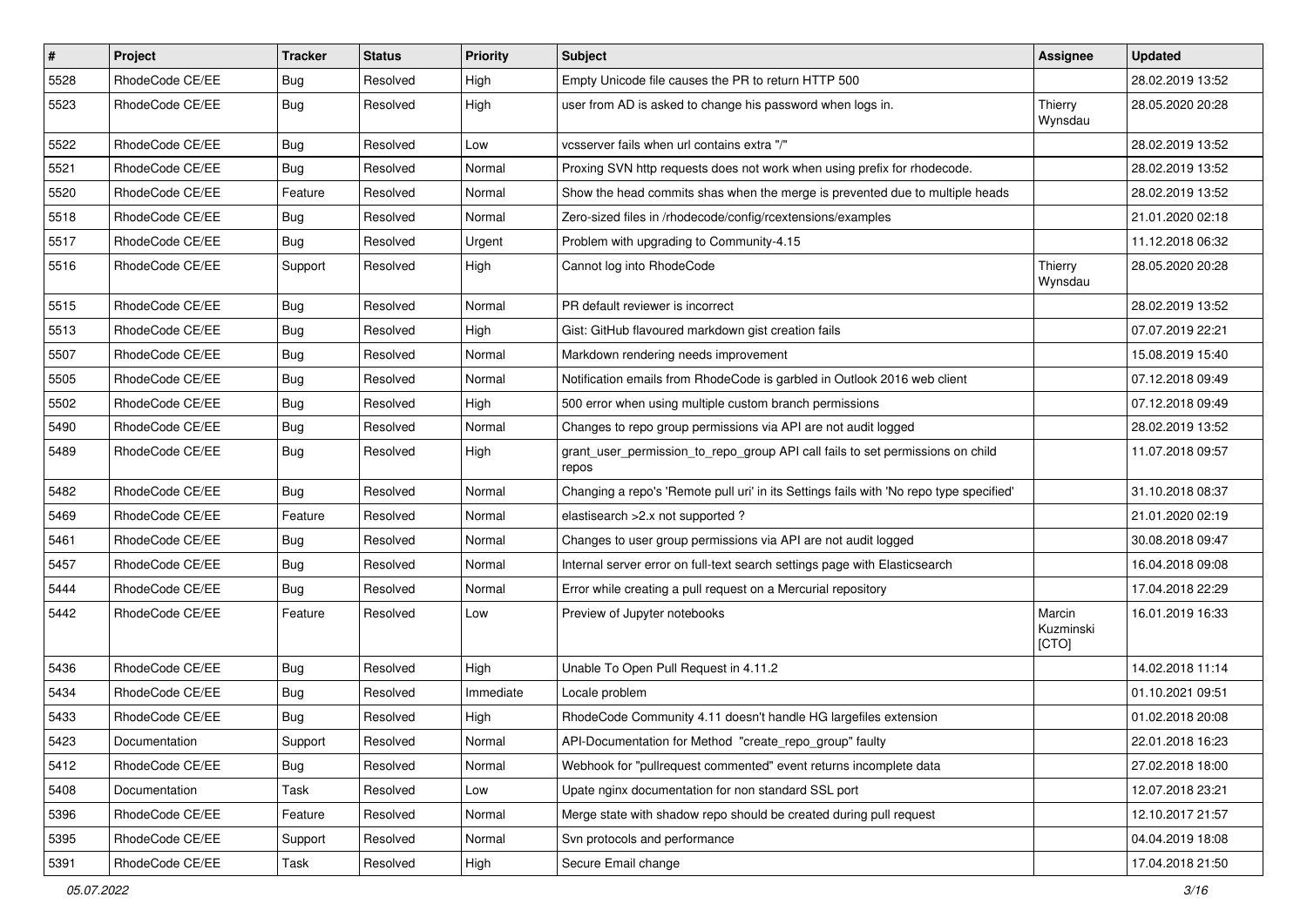| $\pmb{\#}$ | Project         | <b>Tracker</b> | <b>Status</b> | <b>Priority</b> | <b>Subject</b>                                                                           | Assignee                     | <b>Updated</b>                    |
|------------|-----------------|----------------|---------------|-----------------|------------------------------------------------------------------------------------------|------------------------------|-----------------------------------|
| 5386       | RhodeCode CE/EE | Task           | Resolved      | Normal          | Increase security for Email Change                                                       | Marcin<br>Kuzminski<br>[CTO] | 17.02.2018 17:29                  |
| 5381       | RhodeCode CE/EE | Bug            | Resolved      | Normal          | Email integration changeset links invalid                                                |                              | 06.09.2017 12:29                  |
| 5380       | RhodeCode CE/EE | <b>Bug</b>     | Resolved      | Normal          | repo commits pageintion error                                                            |                              | 06.09.2017 19:16                  |
| 5379       | RhodeCode CE/EE | Bug            | Resolved      | Normal          | Journal RSS feed errors                                                                  |                              | 01.09.2017 16:40                  |
| 5376       | RhodeCode CE/EE | Bug            | Resolved      | Normal          | error: pretxnchangegroup.acl hook failed: acl: user "" denied on branch "default"        |                              | 16.08.2017 19:45                  |
| 5375       | RhodeCode CE/EE | Support        | Resolved      | Normal          | How do I configure "Go to" to just search repository names?                              |                              | 16.08.2017 18:00                  |
| 5368       | RhodeCode CE/EE | Feature        | Resolved      | Normal          | Mercurial: Close branch before merging it                                                |                              | Mathieu Cantin   21.01.2020 02:11 |
| 5343       | RhodeCode CE/EE | Task           | Resolved      | Normal          | SSH key management and SSH support                                                       |                              | 18.08.2017 23:50                  |
| 5337       | RhodeCode CE/EE | Bug            | Resolved      | Normal          | Possible memory leak after few Git Pull Requests                                         |                              | 08.08.2017 13:08                  |
| 5326       | RhodeCode CE/EE | Task           | Resolved      | Normal          | Public usergroup profile                                                                 | Bartłomiej<br>Wołyńczyk      | 22.02.2018 15:44                  |
| 5321       | RhodeCode CE/EE | Feature        | Resolved      | Normal          | Audit logs                                                                               |                              | 21.06.2017 12:49                  |
| 5304       | RhodeCode CE/EE | Bug            | Resolved      | Normal          | Email template not correct                                                               |                              | 31.10.2018 08:36                  |
| 5297       | RhodeCode CE/EE | <b>Bug</b>     | Resolved      | Normal          | Locale fails on a SuSE system                                                            |                              | 31.10.2018 08:36                  |
| 5277       | RhodeCode CE/EE | Bug            | Resolved      | Normal          | table id=user_list_table - Ajax error                                                    |                              | 13.04.2017 01:04                  |
| 5272       | RhodeCode CE/EE | Feature        | Resolved      | Normal          | Pull Request checklist                                                                   |                              | 21.01.2020 02:09                  |
| 5266       | RhodeCode CE/EE | Bug            | Resolved      | Normal          | Validate if changes in target branches get's propagated on Pull request updates          |                              | 05.04.2017 18:10                  |
| 5265       | RhodeCode CE/EE | Task           | Resolved      | Normal          | Enable phases support                                                                    |                              | 11.05.2017 11:10                  |
| 5259       | RhodeCode CE/EE | Bug            | Resolved      | Normal          | user-journal storage changes                                                             |                              | 12.04.2017 00:04                  |
| 5235       | RhodeCode CE/EE | Task           | Resolved      | Normal          | relative image support                                                                   |                              | 10.03.2017 23:37                  |
| 5229       | RhodeCode CE/EE | Task           | Resolved      | Normal          | add support for https://clipboardjs.com/                                                 |                              | 21.01.2020 02:19                  |
| 5225       | RhodeCode CE/EE | Task           | Resolved      | Normal          | add tag of author/contribitor to comments                                                |                              | 11.05.2017 11:10                  |
| 5221       | RhodeCode CE/EE | Task           | Resolved      | Normal          | Missing comment type in emails                                                           |                              | 19.02.2017 21:46                  |
| 5213       | RhodeCode CE/EE | Bug            | Resolved      | Normal          | Fixing Apache Proxy timeout issues                                                       |                              | 14.02.2017 09:44                  |
| 5210       | RhodeCode CE/EE | Bug            | Resolved      | Normal          | webook problems                                                                          |                              | 13.02.2017 19:43                  |
| 5207       | RhodeCode CE/EE | Task           | Resolved      | Low             | Release 4.6.1                                                                            |                              | 13.02.2017 18:04                  |
| 5203       | RhodeCode CE/EE | Task           | Resolved      | Normal          | optimise large repos speed                                                               |                              | 08.09.2017 16:10                  |
| 5202       | RhodeCode CE/EE | Task           | Resolved      | Normal          | run git gc and git repack on GIT repos when we have a scheduler via celery in<br>pyramid |                              | 04.12.2017 20:49                  |
| 5201       | RhodeCode CE/EE | Task           | Resolved      | Normal          | API: implement describe-methods                                                          |                              | 13.02.2017 15:57                  |
| 5198       | RhodeCode CE/EE | Task           | Resolved      | Normal          | remove pyro4 from enterprise                                                             |                              | 07.02.2017 19:28                  |
| 5187       | RhodeCode CE/EE | Feature        | Resolved      | Normal          | changelog dynamic loading of commits                                                     |                              | 12.06.2018 12:31                  |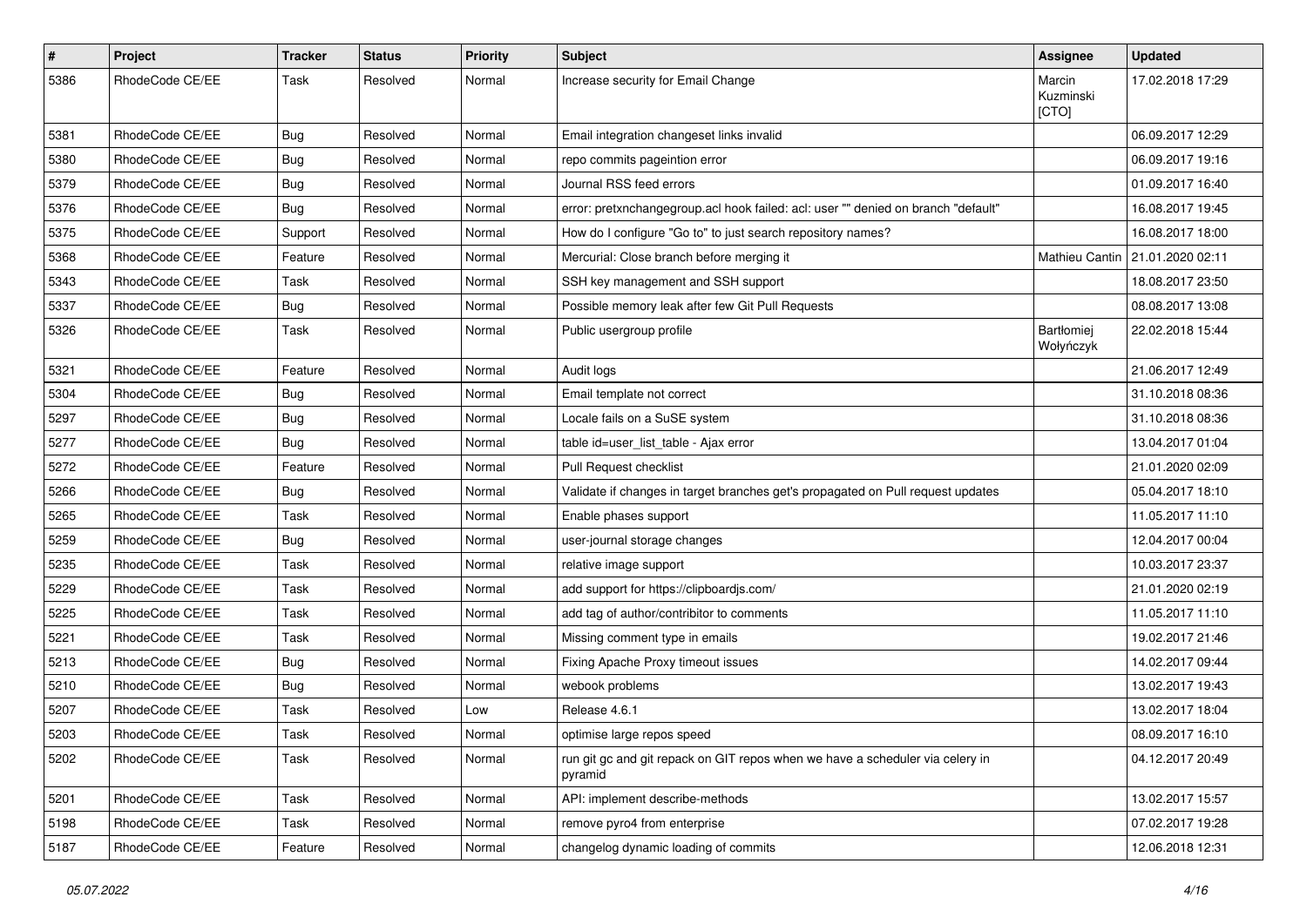| $\vert$ # | Project         | <b>Tracker</b> | <b>Status</b> | <b>Priority</b> | <b>Subject</b>                                                                                                       | Assignee                     | <b>Updated</b>   |
|-----------|-----------------|----------------|---------------|-----------------|----------------------------------------------------------------------------------------------------------------------|------------------------------|------------------|
| 5184      | RhodeCode CE/EE | Task           | Resolved      | Normal          | bump pyramid to 1.7.X                                                                                                |                              | 06.02.2017 21:50 |
| 5164      | RhodeCode CE/EE | <b>Bug</b>     | Resolved      | Normal          | non-web calls are leaking session objects                                                                            |                              | 13.01.2017 01:30 |
| 5153      | Documentation   | Bug            | Resolved      | Normal          | Documentation: /tmp permissions                                                                                      |                              | 04.01.2017 13:02 |
| 5150      | RhodeCode CE/EE | Task           | Resolved      | Normal          | Password reset promts in my account should be hidden in accounts that are not of<br>type rhodecode                   | Marcin<br>Kuzminski<br>[CTO] | 02.01.2017 16:34 |
| 4678      | RhodeCode CE/EE | Task           | Resolved      | Normal          | Release 4.5.2                                                                                                        |                              | 19.12.2016 17:32 |
| 4677      | RhodeCode CE/EE | Support        | Resolved      | High            | API get_repo_refs not working?                                                                                       |                              | 19.12.2016 11:46 |
| 4676      | RhodeCode CE/EE | <b>Bug</b>     | Resolved      | Normal          | Some admin passwords can make installation fail                                                                      |                              | 16.12.2016 16:16 |
| 4675      | RhodeCode CE/EE | Bug            | Resolved      | Normal          | Disk free inodes are displayed incorrectly                                                                           |                              | 13.12.2016 22:41 |
| 4670      | RhodeCode CE/EE | Task           | Resolved      | Normal          | Release 4.5.1                                                                                                        | Marcin<br>Kuzminski<br>[CTO] | 06.12.2016 21:13 |
| 4666      | RhodeCode CE/EE | Task           | Resolved      | Normal          | Bump git and mercurial to latest versions                                                                            |                              | 02.12.2016 19:01 |
| 4311      | RhodeCode CE/EE | Task           | Resolved      | Normal          | Diffs feedback                                                                                                       | Daniel D                     | 26.11.2016 14:10 |
| 4306      | RhodeCode CE/EE | <b>Bug</b>     | Resolved      | Normal          | Issue to push file with character # on a SVN                                                                         |                              | 03.04.2017 16:44 |
| 4305      | RhodeCode CE/EE | Task           | Resolved      | Normal          | Meta-tagging could be excluded from limit                                                                            |                              | 09.11.2016 19:27 |
| 4304      | RhodeCode CE/EE | <b>Bug</b>     | Resolved      | High            | Search: Internal Server Error                                                                                        |                              | 26.11.2016 16:26 |
| 4297      | RhodeCode CE/EE | Task           | Resolved      | Normal          | redo the my-pull-requests page to use the datagrid                                                                   | Marcin<br>Kuzminski<br>[CTO] | 01.11.2016 09:31 |
| 4296      | RhodeCode CE/EE | <b>Bug</b>     | Resolved      | Normal          | [ee] Can not create pull requests with reviewers.                                                                    | Daniel D                     | 07.11.2016 21:17 |
| 4288      | RhodeCode CE/EE | Task           | Resolved      | Normal          | [ce, ee] unify controllers that use diffs                                                                            | Daniel D                     | 02.08.2017 11:41 |
| 4283      | RhodeCode CE/EE | <b>Task</b>    | Resolved      | Normal          | bump whoosh to 2.7.4 release                                                                                         |                              | 13.12.2016 21:08 |
| 4282      | RhodeCode CE/EE | Task           | Resolved      | Normal          | Add inode limit together with disk usage                                                                             | Marcin<br>Kuzminski<br>[CTO] | 19.10.2016 12:18 |
| 4281      | RhodeCode CE/EE | Task           | Resolved      | Normal          | Fix docs on To `increase database performance`                                                                       | Marcin<br>Kuzminski<br>[CTO] | 18.10.2016 16:39 |
| 4279      | RhodeCode CE/EE | Bug            | Resolved      | Normal          | re-captcha validation is broken                                                                                      | Martin<br>Bornhold           | 26.10.2016 22:27 |
| 4278      | RhodeCode CE/EE | Bug            | Resolved      | Normal          | [admin] Clicking the save button in admin -> settings -> issue tracker leads to<br>exception if no patterns entered. | Daniel D                     | 18.10.2016 13:38 |
| 4277      | RhodeCode CE/EE | <b>Bug</b>     | Resolved      | Normal          | [frontend] System info page does not work correctly in safari.                                                       | Martin<br>Bornhold           | 04.11.2016 12:08 |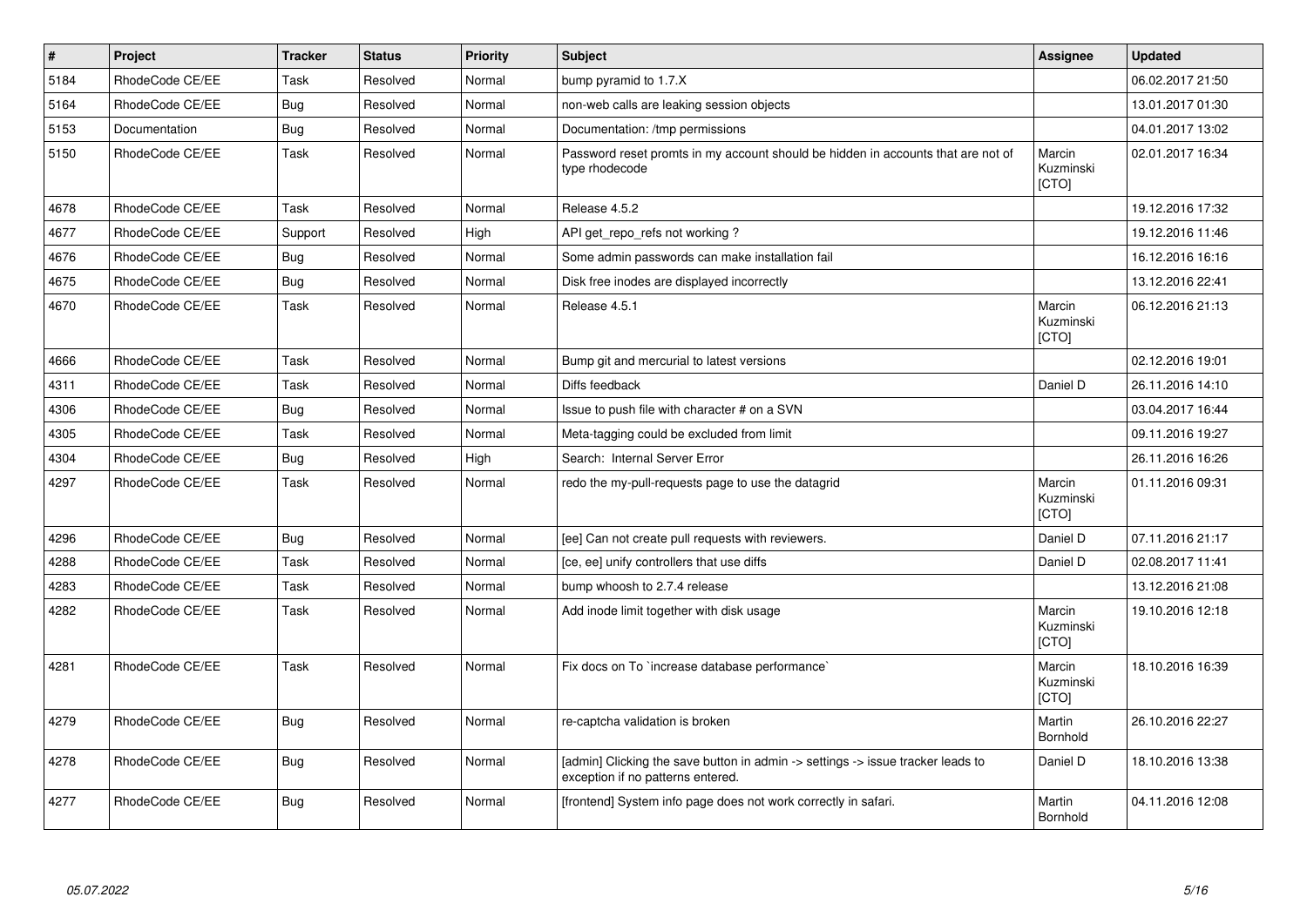| $\pmb{\#}$ | Project         | <b>Tracker</b> | <b>Status</b> | <b>Priority</b> | <b>Subject</b>                                                                            | <b>Assignee</b>              | <b>Updated</b>   |
|------------|-----------------|----------------|---------------|-----------------|-------------------------------------------------------------------------------------------|------------------------------|------------------|
| 4276       | RhodeCode CE/EE | <b>Bug</b>     | Resolved      | Normal          | System info page uses mercurial/git versions from RhodeCode instead of VCSServer          | Marcin<br>Kuzminski<br>[CTO] | 14.11.2016 21:19 |
| 4274       | RhodeCode CE/EE | Bug            | Resolved      | Normal          | 500 error when push big objects                                                           |                              | 13.02.2017 19:53 |
| 4273       | RhodeCode CE/EE | <b>Bug</b>     | Resolved      | Urgent          | GIT executable not seen by vcsserver                                                      | Martin<br>Bornhold           | 13.10.2016 15:45 |
| 4271       | RhodeCode CE/EE | Bug            | Resolved      | Normal          | Browsing new repository groups via SVN issue                                              | Martin<br>Bornhold           | 19.10.2016 11:11 |
| 4269       | RhodeCode CE/EE | Support        | Resolved      | Normal          | Allow flash messages to be permanently surpressed                                         | Marcin Lulek                 | 14.10.2016 12:46 |
| 4268       | RhodeCode CE/EE | Bug            | Resolved      | High            | [ee] default reviewers from changed lines is returning wrong values                       | Daniel D                     | 06.10.2016 14:35 |
| 4267       | RhodeCode CE/EE | Feature        | Resolved      | Normal          | [ce, ee] jira tracker integration wildcard project key support                            | Daniel D                     | 10.10.2016 20:13 |
| 4266       | RhodeCode CE/EE | Bug            | Resolved      | Normal          | Error 500 on integrations page after setting up Webhook                                   |                              | 17.10.2016 15:35 |
| 4259       | RhodeCode CE/EE | <b>Task</b>    | Resolved      | Low             | Events, create post-create-user event                                                     | Daniel D                     | 30.01.2017 20:11 |
| 4254       | RhodeCode CE/EE | <b>Bug</b>     | Resolved      | Normal          | [frontend] 500 Internal Server Error with i18n-ed pages                                   | Lisa Quatmann                | 30.09.2016 14:38 |
| 4250       | RhodeCode CE/EE | Bug            | Resolved      | Normal          | Adding a reviewer into existing PR doesn't set a reason.                                  | Marcin<br>Kuzminski<br>[CTO] | 07.10.2016 20:05 |
| 4247       | RhodeCode CE/EE | <b>Bug</b>     | Resolved      | Normal          | [vcs] Using current time as timestamp during archive creating leads to changing<br>hashes | Martin<br>Bornhold           | 28.09.2016 12:07 |
| 4245       | RhodeCode CE/EE | Task           | Resolved      | Normal          | Convert control command to use http mode by default                                       | Marcin<br>Kuzminski<br>[CTO] | 14.10.2016 16:13 |
| 4244       | RhodeCode CE/EE | Support        | Resolved      | Normal          | mod_dav_svn template error when using auth_realm with spaces in it                        | Martin<br>Bornhold           | 28.09.2016 12:07 |
| 4243       | RhodeCode CE/EE | Support        | Resolved      | High            | Gist visibility update?                                                                   | Martin<br>Bornhold           | 27.09.2016 06:40 |
| 4238       | RhodeCode CE/EE | Task           | Resolved      | Normal          | default reviewers updates                                                                 | Daniel D                     | 06.10.2016 14:26 |
| 4237       | RhodeCode CE/EE | Task           | Resolved      | Normal          | Enable HTTP support                                                                       | Martin<br>Bornhold           | 12.10.2016 11:51 |
| 4235       | RhodeCode CE/EE | Task           | Resolved      | High            | Support GIT LFS server                                                                    |                              | 23.03.2017 17:24 |
| 4233       | RhodeCode CE/EE | Bug            | Resolved      | High            | slack, git push problem                                                                   | Daniel D                     | 26.09.2016 11:56 |
| 4227       | RhodeCode CE/EE | Support        | Resolved      | Normal          | VBScript files detected as text/plain - no syntax highlighting                            |                              | 14.09.2016 22:38 |
| 4225       | RhodeCode CE/EE | Feature        | Resolved      | Normal          | [ce, ee] repo group integrations cascade to child repo groups                             | Daniel D                     | 14.09.2016 11:12 |
| 4224       | RhodeCode CE/EE | Bug            | Resolved      | Normal          | [docs] update docs re: removing old instances when switching editions                     | Lisa Quatmann                | 11.10.2016 15:36 |
| 4223       | RhodeCode CE/EE | <b>Bug</b>     | Resolved      | High            | [git, tags] annotated tags not appearing in UI                                            | Daniel D                     | 12.09.2016 06:12 |
| 4219       | RhodeCode CE/EE | Feature        | Resolved      | Normal          | [ce, ee] Add mandatory reviewers for pull requests                                        | Marcin<br>Kuzminski<br>[CTO] | 20.06.2017 15:23 |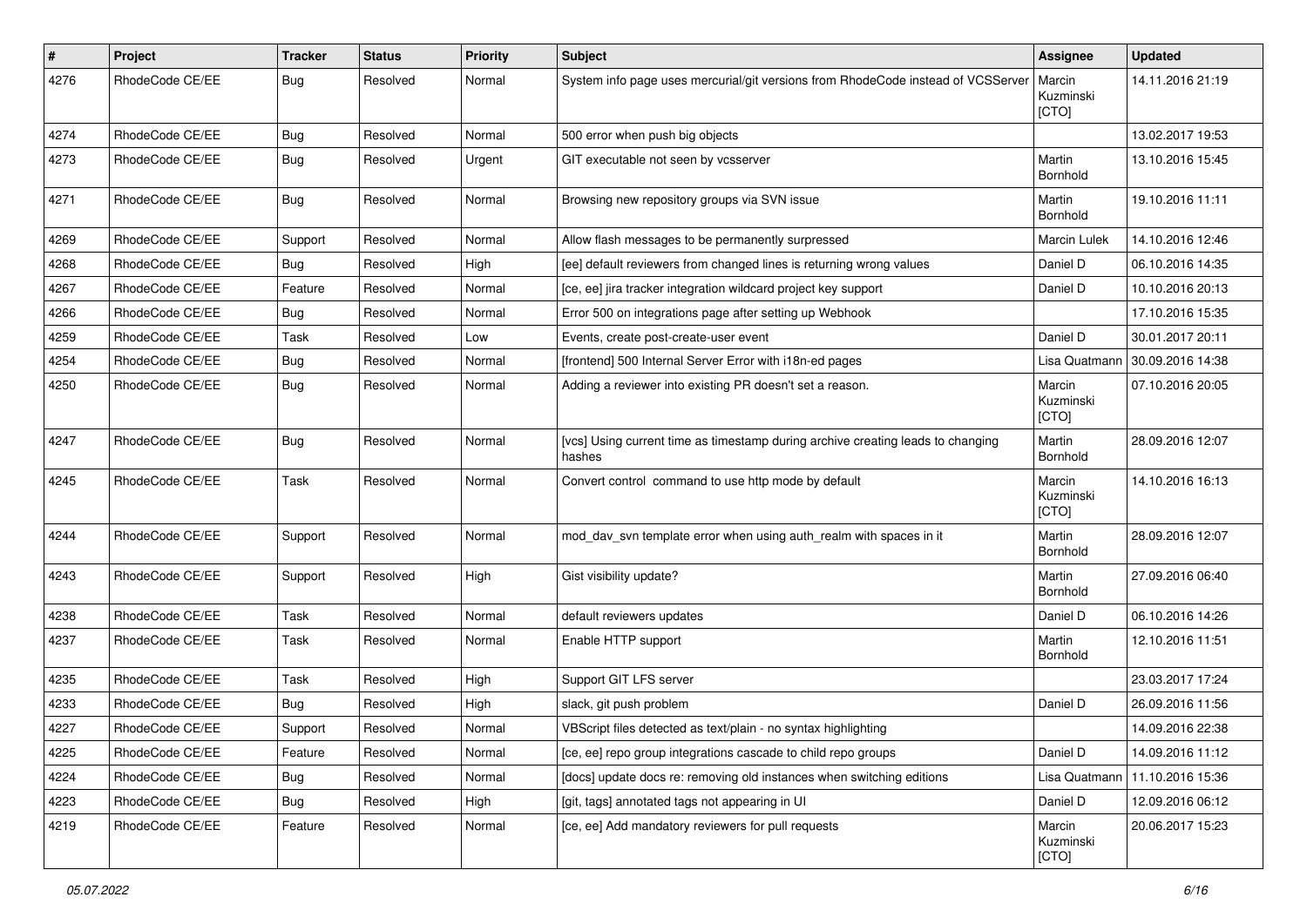| $\pmb{\#}$ | Project         | <b>Tracker</b> | <b>Status</b> | <b>Priority</b> | <b>Subject</b>                                                                                        | <b>Assignee</b>              | <b>Updated</b>                   |
|------------|-----------------|----------------|---------------|-----------------|-------------------------------------------------------------------------------------------------------|------------------------------|----------------------------------|
| 4211       | RhodeCode CE/EE | Feature        | Resolved      | Normal          | [ce, ee] increase webhook flexibility                                                                 | Marcin<br>Kuzminski<br>[CTO] | 20.06.2022 10:55                 |
| 4207       | RhodeCode CE/EE | Feature        | Resolved      | Normal          | Support for obsolescence markers in changelog UI                                                      |                              | 19.05.2017 16:14                 |
| 4206       | RhodeCode CE/EE | Bug            | Resolved      | High            | Error creating SVN groups                                                                             |                              | 15.09.2016 13:24                 |
| 4203       | RhodeCode CE/EE | Task           | Resolved      | Normal          | Get rid of svn.proxy.parent_path_root, and replace it with reading storage location<br>from Database  | Martin<br>Bornhold           | 22.09.2016 14:31                 |
| 4202       | RhodeCode CE/EE | Task           | Resolved      | Normal          | Polish the 503.html page                                                                              | Daniel D                     | 30.08.2016 23:54                 |
| 4199       | RhodeCode CE/EE | <b>Bug</b>     | Resolved      | High            | investigate: ongoing SSL problems when switching to 4.X from 3.X                                      | Johannes<br>Bornhold         | 15.09.2016 13:14                 |
| 4194       | RhodeCode CE/EE | Task           | Resolved      | Normal          | move svn http backend out of labs into a real VCS settings                                            | Lisa Quatmann                | 14.09.2016 23:16                 |
| 4192       | RhodeCode CE/EE | Feature        | Resolved      | Normal          | [ce, ee] slack/hipchat integrations group commits by branch pushed                                    |                              | 09.09.2016 19:01                 |
| 4184       | RhodeCode CE/EE | Bug            | Resolved      | High            | fix content INT overflow bug                                                                          | Marcin<br>Kuzminski<br>[CTO] | 23.08.2016 10:31                 |
| 4183       | RhodeCode CE/EE | Feature        | Resolved      | Normal          | Different roles for PR reviewers                                                                      | Daniel D                     | 12.10.2020 23:13                 |
| 4181       | RhodeCode CE/EE | Task           | Resolved      | Normal          | Integrations: allow root repos only integrations                                                      | Daniel D                     | 31.08.2016 17:44                 |
| 4180       | RhodeCode CE/EE | Task           | Resolved      | Normal          | integrations: possible limit the updates sent                                                         | Daniel D                     | 22.08.2016 12:22                 |
| 4178       | RhodeCode CE/EE | Bug            | Resolved      | Normal          | RhodeCode EE OVA VM wont run on a ESX 6.0 host                                                        | Marcin<br>Kuzminski<br>[CTO] | 15.09.2016 13:25                 |
| 4175       | RhodeCode CE/EE | Feature        | Resolved      | Normal          | [ce, ee] repo group integrations                                                                      | Daniel D                     | 16.08.2016 20:00                 |
| 4173       | RhodeCode CE/EE | Bug            | Resolved      | Urgent          | [ce, ee] mysql recycle pool timeout not working                                                       | Daniel D                     | 16.08.2016 22:02                 |
| 4169       | RhodeCode CE/EE | Task           | Resolved      | Normal          | re-architecture celery support                                                                        |                              | 17.11.2017 19:21                 |
| 4166       | RhodeCode CE/EE | Bug            | Resolved      | Urgent          | [ce] Rhodecode crashing after MySQL error                                                             |                              | 23.08.2016 23:35                 |
| 4155       | RhodeCode CE/EE | Bug            | Resolved      | Low             | Date of Last Change is not displayed correctly                                                        | Marcin<br>Kuzminski<br>[CTO] | 21.01.2020 02:20                 |
| 4153       | RhodeCode CE/EE | Task           | Resolved      | Normal          | Optimize readme fetching by changing the system of readme detection                                   | Johannes<br>Bornhold         | 09.09.2016 10:17                 |
| 4151       | RhodeCode CE/EE | Task           | Resolved      | Normal          | [packaging] Subversion to current 1.9.X                                                               |                              | 09.09.2016 10:18                 |
| 4140       | RhodeCode CE/EE | Task           | Resolved      | Normal          | Check middleware chain status, and Verify that special middleware is catching<br>exceptions correctly |                              | 23.08.2016 12:13                 |
| 4121       | RhodeCode CE/EE | Bug            | Resolved      | Normal          | [ce, ee] server announcement has extra margin                                                         |                              | Lisa Quatmann   26.09.2016 14:00 |
| 4108       | RhodeCode CE/EE | Task           | Resolved      | Normal          | Release 4.2.2                                                                                         |                              | 14.10.2016 13:08                 |
| 4091       | RhodeCode CE/EE | Bug            | Resolved      | Normal          | [ce, ee] Redmine integration blocks for 30 seconds if redmine server not available                    | Daniel D                     | 15.07.2016 12:26                 |
| 4090       | RhodeCode CE/EE | Bug            | Resolved      | Normal          | test ticket                                                                                           |                              | 09.03.2021 20:39                 |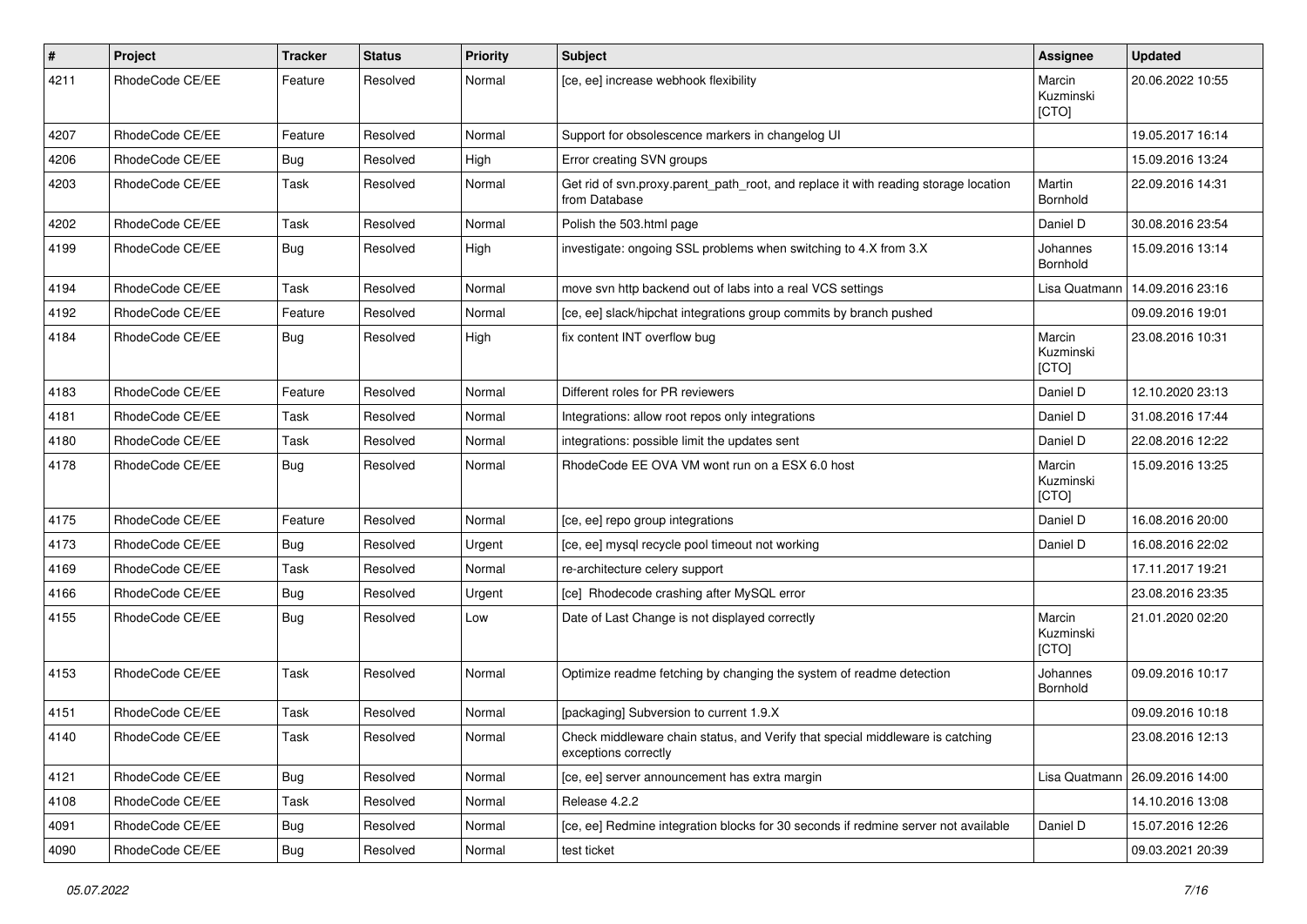| #    | Project              | <b>Tracker</b> | <b>Status</b> | <b>Priority</b> | <b>Subject</b>                                                                                | Assignee                     | <b>Updated</b>   |
|------|----------------------|----------------|---------------|-----------------|-----------------------------------------------------------------------------------------------|------------------------------|------------------|
| 4089 | RhodeCode CE/EE      | Bug            | Resolved      | Normal          | svn repository does not exist                                                                 |                              | 12.06.2018 12:29 |
| 4081 | RhodeCode CE/EE      | Support        | Resolved      | Normal          | Receiving server 500 error when trying to clone repo from windows client using<br>eclipse     |                              | 12.07.2016 14:30 |
| 4065 | RhodeCode CE/EE      | Bug            | Resolved      | Normal          | [ux, login] 404 on login after comment attempt                                                | Marcin<br>Kuzminski<br>[CTO] | 04.07.2016 00:40 |
| 4044 | RhodeCode CE/EE      | Feature        | Resolved      | Normal          | <b>Branch permissions</b>                                                                     |                              | 30.08.2018 09:48 |
| 4036 | RhodeCode CE/EE      | Bug            | Resolved      | Normal          | encrypted clone_uri can throw unicodeerror after key change                                   | Marcin<br>Kuzminski<br>[CTO] | 27.06.2016 19:38 |
| 4003 | RhodeCode CE/EE      | Task           | Resolved      | Normal          | User personal repository groups improvements                                                  |                              | 07.11.2016 16:12 |
| 3999 | RhodeCode CE/EE      | Feature        | Resolved      | Normal          | Add `send account information` to user creation page                                          |                              | 28.06.2016 15:22 |
| 3991 | RhodeCode Appenlight | Bug            | Resolved      | Normal          | report logs need upper margin                                                                 |                              | 21.06.2016 18:55 |
| 3989 | RhodeCode Appenlight | Bug            | Resolved      | Normal          | even up report spacing                                                                        |                              | 21.06.2016 18:55 |
| 3981 | RhodeCode CE/EE      | Feature        | Resolved      | Normal          | Add cloud hosting like Gitlab, GitHub                                                         |                              | 02.03.2020 09:14 |
| 3971 | RhodeCode CE/EE      | Bug            | Resolved      | Normal          | [ce, vcs] Merge requests/Pull requests failing due to rebase problem                          | Johannes<br>Bornhold         | 19.07.2016 15:54 |
| 3950 | RhodeCode CE/EE      | Bug            | Resolved      | Normal          | [ce, ee] trying to merge pr against a deleted branch/bookmark breaks the pr page              | Martin<br>Bornhold           | 27.10.2016 16:12 |
| 3556 | RhodeCode CE/EE      | Task           | Resolved      | Normal          | Disable and rename initial repo scan flag                                                     | Marcin<br>Kuzminski<br>[CTO] | 22.04.2016 14:33 |
| 3555 | RhodeCode CE/EE      | Bug            | Resolved      | Normal          | Then disabled repo location change the panel should explicitly state that it's disabled       |                              | 25.04.2016 10:34 |
| 3549 | RhodeCode CE/EE      | Bug            | Resolved      | Normal          | [4.0.0 regression], file source links use last commit id instead of current commit id         | Marcin<br>Kuzminski<br>[CTO] | 21.04.2016 16:10 |
| 3488 | RhodeCode CE/EE      | Bug            | Resolved      | Normal          | [frontend, styling] update icon font                                                          | Lisa Quatmann                | 04.10.2016 13:27 |
| 3357 | RhodeCode CE/EE      | Bug            | Resolved      | Normal          | switch to sometimes fails to load files metadata                                              |                              | 30.03.2016 10:56 |
| 3239 | RhodeCode CE/EE      | Task           | Resolved      | Normal          | Catch all route for repo page or repo group page is always executing checks for<br>every page |                              | 21.04.2016 11:30 |
| 2817 | RhodeCode CE/EE      | Feature        | Resolved      | Normal          | Make largefiles downloadable from the interface                                               |                              | 27.03.2017 14:04 |
| 2744 | RhodeCode CE/EE      | Task           | Resolved      | Normal          | Deprecating Internet Explorer                                                                 |                              | 06.07.2016 12:04 |
| 2264 | RhodeCode CE/EE      | Bug            | Resolved      | Normal          | New user password change doesn't actually require a password change.                          |                              | 12.08.2016 16:01 |
| 1404 | RhodeCode CE/EE      | Bug            | Resolved      | Normal          | clone of really huge git repo (4gb) causes pyro to explode                                    |                              | 07.02.2017 14:52 |
| 1131 | RhodeCode CE/EE      | Feature        | Resolved      | Normal          | Implement default reviewers for code review                                                   | Daniel D                     | 21.09.2016 18:28 |
| 1055 | RhodeCode CE/EE      | Feature        | Resolved      | Normal          | [pr, vcs] Expose the shadow repository of a pull request                                      | Martin<br>Bornhold           | 26.10.2016 10:33 |
| 5533 | RhodeCode Control    | Feature        | In Progress   | Normal          | Support busybox tar                                                                           |                              | 09.02.2019 22:09 |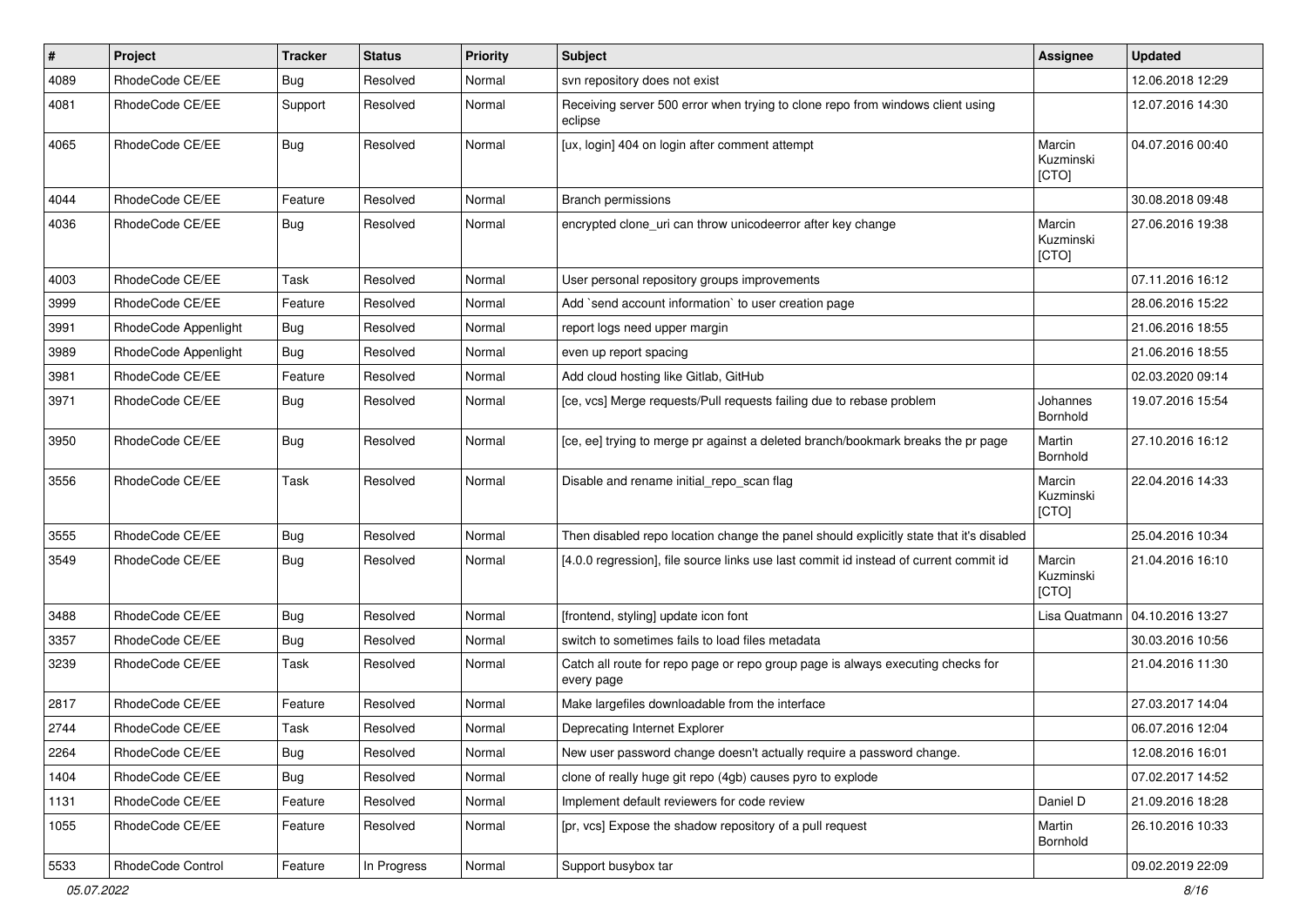| #    | Project         | <b>Tracker</b> | <b>Status</b> | Priority | <b>Subject</b>                                                                                              | <b>Assignee</b>              | <b>Updated</b>   |
|------|-----------------|----------------|---------------|----------|-------------------------------------------------------------------------------------------------------------|------------------------------|------------------|
| 5399 | RhodeCode CE/EE | Bug            | In Progress   | High     | Issues with Git LFS integration                                                                             |                              | 07.07.2019 22:21 |
| 5316 | RhodeCode CE/EE | Feature        | In Progress   | Normal   | UI should provide checkout URL for a SVN path                                                               |                              | 06.11.2017 21:59 |
| 4193 | RhodeCode CE/EE | Feature        | In Progress   | Normal   | Improve Filter Functionality in the Change Log                                                              | Marcin<br>Kuzminski<br>[CTO] | 22.09.2017 10:25 |
| 4110 | RhodeCode CE/EE | Bug            | In Progress   | Normal   | [ce, ee] repos can be named _admin, _static                                                                 | Daniel D                     | 20.07.2016 19:51 |
| 4035 | RhodeCode CE/EE | Bug            | In Progress   | Normal   | failed to create whoosh index                                                                               | Marcin<br>Kuzminski<br>[CTO] | 06.07.2016 00:04 |
| 3967 | RhodeCode CE/EE | Support        | In Progress   | Normal   | Server 500 error                                                                                            |                              | 11.08.2016 13:39 |
| 3504 | RhodeCode CE/EE | Task           | In Progress   | Normal   | [routing] Move static assets under a common prefix                                                          |                              | 19.07.2016 12:27 |
| 3372 | RhodeCode CE/EE | <b>Bug</b>     | In Progress   | High     | [Idap, groups] Customer gets an empty list of groups                                                        | Mikhail<br>Chernykh          | 08.06.2016 11:32 |
| 5682 | RhodeCode CE/EE | <b>Bug</b>     | New           | Normal   | Login Page stuck until page is refreshed                                                                    |                              | 30.06.2022 20:31 |
| 5680 | RhodeCode CE/EE | Bug            | New           | High     | Inconsistent timezone display                                                                               |                              | 20.04.2022 14:15 |
| 5679 | RhodeCode CE/EE | Bug            | <b>New</b>    | Normal   | Data directory continues to grow until it fills disk partition                                              |                              | 25.04.2022 11:42 |
| 5677 | RhodeCode CE/EE | Support        | New           | Normal   | PR cross merge                                                                                              |                              | 28.01.2022 16:59 |
| 5672 | RhodeCode CE/EE | Bug            | New           | Normal   | Unable to browse git repository folders with # in names                                                     |                              | 16.12.2021 18:13 |
| 5670 | RhodeCode CE/EE | Bug            | New           | Normal   | Repo-level administrators can usurp owner of repoistory                                                     |                              | 01.12.2021 16:18 |
| 5664 | RhodeCode CE/EE | Bug            | New           | Normal   | Regression: When assigning permissions, cannot see own group in auto-complete<br>without special conditions |                              | 29.07.2021 10:49 |
| 5662 | RhodeCode CE/EE | Bug            | New           | Normal   | Full text search not working due to crash in whoosh                                                         |                              | 07.06.2022 08:31 |
| 5657 | RhodeCode CE/EE | Bug            | New           | Normal   | Error in maintenance page                                                                                   |                              | 30.03.2021 15:09 |
| 5654 | RhodeCode CE/EE | Bug            | New           | Normal   | Comment formatting broken when containing @ in a code block                                                 |                              | 24.02.2021 12:10 |
| 5653 | RhodeCode CE/EE | Feature        | New           | Normal   | Extend SSH clone to support cloning by repo id.                                                             | Marcin<br>Kuzminski<br>[CTO] | 17.02.2021 12:58 |
| 5649 | RhodeCode CE/EE | Bug            | <b>New</b>    | Normal   | test-file-upload                                                                                            |                              | 17.12.2020 23:08 |
| 5645 | RhodeCode CE/EE | Bug            | <b>New</b>    | High     | Rhodecode returns 400 Bad request on huge mercurial repos                                                   |                              | 18.12.2020 06:29 |
| 5644 | RhodeCode CE/EE | Bug            | New           | Normal   | PR inks to comments not working if files are collapsed                                                      |                              | 02.12.2020 10:42 |
| 5641 | RhodeCode CE/EE | Feature        | New           | Normal   | "Add draft" / (x) button usability                                                                          |                              | 30.11.2020 20:53 |
| 5639 | RhodeCode CE/EE | Support        | New           | High     | 500 Internal Server Error   The server has either erred  after importing Database<br>from backup            |                              | 22.11.2020 09:15 |
| 5638 | RhodeCode CE/EE | Feature        | New           | Normal   | Add "Copy full url path" button                                                                             |                              | 05.02.2021 20:23 |
| 5637 | RhodeCode CE/EE | Feature        | New           | Normal   | Clone URL templates - add per repository/namespace                                                          |                              | 29.10.2020 09:38 |
| 5632 | RhodeCode CE/EE | <b>Bug</b>     | New           | Normal   | Missing Parent Folder for Personal Repo lacks proper handling                                               |                              | 03.08.2020 07:56 |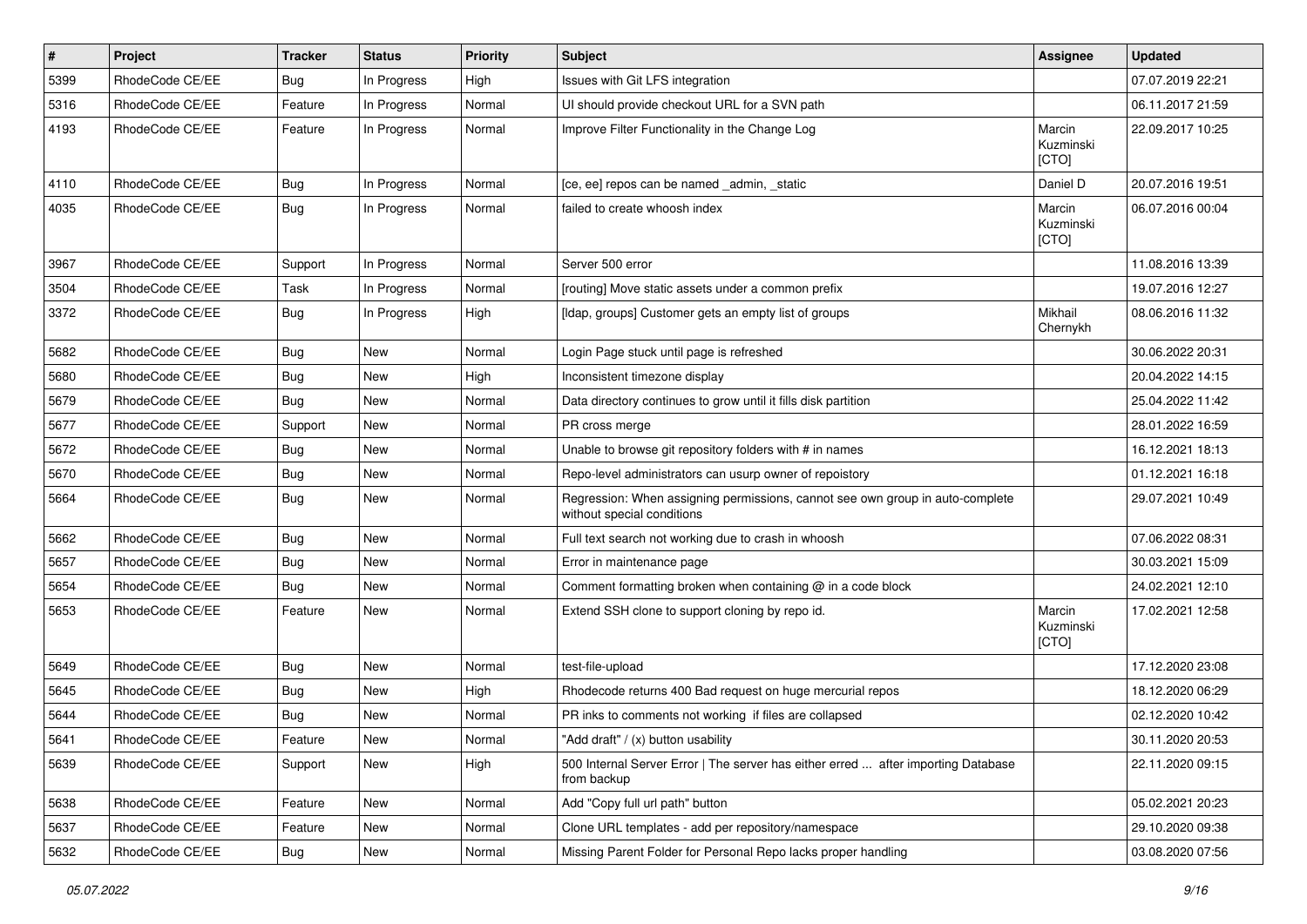| #    | Project           | <b>Tracker</b> | <b>Status</b> | <b>Priority</b> | <b>Subject</b>                                                                                                    | <b>Assignee</b>    | <b>Updated</b>   |
|------|-------------------|----------------|---------------|-----------------|-------------------------------------------------------------------------------------------------------------------|--------------------|------------------|
| 5631 | RhodeCode CE/EE   | Feature        | New           | Normal          | Change target of PR                                                                                               |                    | 31.07.2020 17:05 |
| 5630 | RhodeCode CE/EE   | <b>Bug</b>     | <b>New</b>    | Normal          | Inline comments do not follow the line of code                                                                    |                    | 21.07.2020 11:25 |
| 5629 | RhodeCode CE/EE   | Bug            | New           | Normal          | Diff truncated on small files                                                                                     |                    | 21.07.2020 08:58 |
| 5628 | Documentation     | Bug            | New           | Normal          | Problems with SSH Connection docs                                                                                 |                    | 06.05.2022 21:14 |
| 5627 | Documentation     | Bug            | <b>New</b>    | Normal          | Immediate re-run of rhodecode-index throws warnings on some repos (and suggests<br>rebuild from scratch)          |                    | 02.07.2020 19:41 |
| 5626 | RhodeCode CE/EE   | Bug            | <b>New</b>    | Normal          | Whoosh full-text indexing is fully indexing all repos, not recognizing forks                                      |                    | 02.07.2020 19:24 |
| 5625 | Documentation     | Bug            | New           | Normal          | Feedback on RhodeCode Full-text search docs                                                                       |                    | 02.07.2020 19:22 |
| 5624 | RhodeCode CE/EE   | <b>Bug</b>     | New           | Normal          | Timeout when trying to test SMTP email configuration                                                              |                    | 01.07.2020 20:01 |
| 5618 | RhodeCode CE/EE   | Support        | <b>New</b>    | Normal          | Getting HTTP 502 Bad Gateway when trying to push (or clone) on a slow network                                     |                    | 27.05.2020 21:56 |
| 5617 | RhodeCode CE/EE   | Feature        | New           | Normal          | Allow PRs to non-head bookmarks                                                                                   |                    | 20.05.2020 12:25 |
| 5613 | RhodeCode CE/EE   | Feature        | New           | Low             | Feature Request: Issue tracker link in new tab/window                                                             |                    | 03.10.2021 23:25 |
| 5612 | RhodeCode CE/EE   | Bug            | New           | Low             | CPU cores getting maxed out by VCSServer on Repository Size request                                               |                    | 03.10.2021 23:25 |
| 5600 | RhodeCode CE/EE   | Feature        | New           | Normal          | Change default repository landing page                                                                            |                    | 27.01.2021 01:04 |
| 5598 | Documentation     | Bug            | <b>New</b>    | Low             | Typo in force delete command                                                                                      |                    | 19.03.2020 20:10 |
| 5595 | RhodeCode CE/EE   | Feature        | New           | Normal          | Group code review mail notification                                                                               |                    | 03.03.2020 10:17 |
| 5593 | RhodeCode CE/EE   | Support        | <b>New</b>    | Normal          | SSH connections                                                                                                   |                    | 17.02.2020 16:18 |
| 5591 | Documentation     | Support        | <b>New</b>    | Normal          | documentation typo                                                                                                |                    | 04.02.2020 19:43 |
| 5590 | RhodeCode CE/EE   | Bug            | New           | Normal          | Pull Request creation takes 2 minutes                                                                             |                    | 28.05.2020 20:48 |
| 5588 | RhodeCode CE/EE   | Bug            | <b>New</b>    | Normal          | wrong rendering of issue tracker pattern                                                                          |                    | 29.01.2020 11:24 |
| 5586 | RhodeCode CE/EE   | Feature        | New           | Normal          | @mention should be a link                                                                                         |                    | 29.01.2020 11:46 |
| 5584 | RhodeCode CE/EE   | Feature        | <b>New</b>    | Normal          | "update pull request link" message on vcs client                                                                  |                    | 23.01.2020 10:32 |
| 5582 | RhodeCode Control | Feature        | <b>New</b>    | Normal          | Add the version number of a PR in the HTTP API                                                                    |                    | 15.01.2020 10:45 |
| 5570 | RhodeCode CE/EE   | Bug            | New           | Normal          | Remap repositories always fail in RhodeCode community                                                             |                    | 04.10.2019 14:50 |
| 5559 | RhodeCode CE/EE   | Bug            | <b>New</b>    | Normal          | Timezone handling issue on repos list                                                                             |                    | 07.07.2019 22:19 |
| 5556 | RhodeCode CE/EE   | Bug            | <b>New</b>    | Normal          | After upgrade RhodeCode Enterprise, pull request via API adds repo owner as<br>default reviewer                   |                    | 01.01.2020 13:09 |
| 5553 | RhodeCode CE/EE   | Bug            | <b>New</b>    | Normal          | Exceptions Tracker - Exception ID: 140095575901360 after upgrade to the lastes<br>version                         | Thierry<br>Wynsdau | 10.07.2019 10:33 |
| 5552 | RhodeCode CE/EE   | Feature        | New           | High            | PR dependency across repos                                                                                        |                    | 22.06.2019 01:15 |
| 5551 | Documentation     | Bug            | New           | Normal          | Mention LargeFile and LFS in the Backup page                                                                      |                    | 21.04.2019 20:58 |
| 5550 | RhodeCode CE/EE   | <b>Bug</b>     | New           | Normal          | 500 Internal Server Error   The server has either erred or is incapable of performing<br>the requested operation. |                    | 18.04.2019 17:12 |
| 5548 | RhodeCode CE/EE   | Feature        | New           | Normal          | Initial Search API                                                                                                | Peter Colledge     | 07.07.2019 22:21 |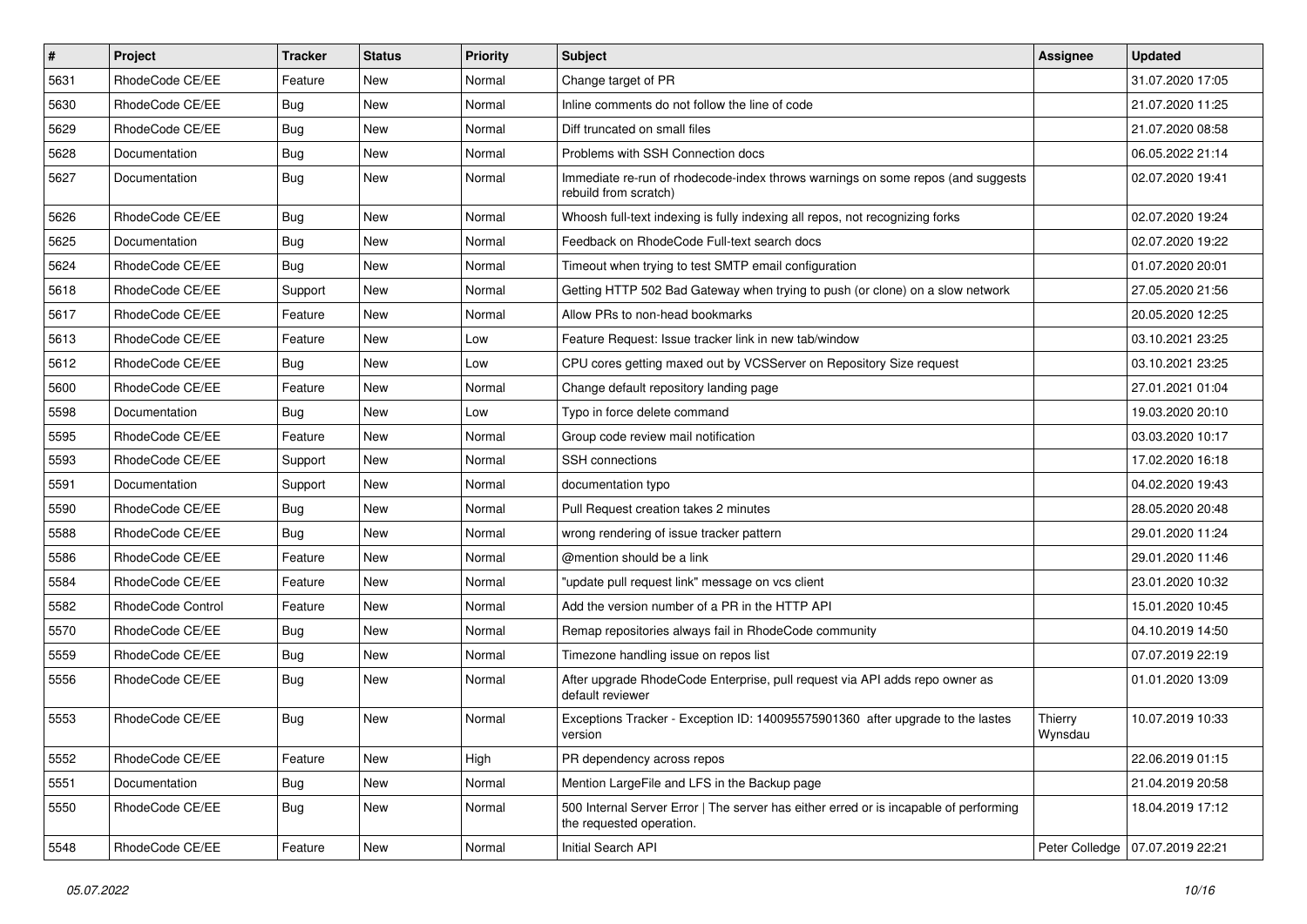| $\pmb{\#}$ | <b>Project</b>    | <b>Tracker</b> | <b>Status</b> | <b>Priority</b> | <b>Subject</b>                                                                                             | <b>Assignee</b> | <b>Updated</b>   |
|------------|-------------------|----------------|---------------|-----------------|------------------------------------------------------------------------------------------------------------|-----------------|------------------|
| 5547       | RhodeCode CE/EE   | Bug            | New           | Normal          | UI not consistent between Firefox and Chrome                                                               |                 | 01.03.2019 23:35 |
| 5545       | RhodeCode CE/EE   | Bug            | <b>New</b>    | Normal          | Merge commit to contain the username/reponame of the origin                                                |                 | 28.02.2019 13:46 |
| 5543       | RhodeCode CE/EE   | Feature        | New           | Normal          | Repo API should have equivalent get repo audit logs() to User API call<br>get_user_audit_logs()            |                 | 26.02.2019 12:22 |
| 5541       | RhodeCode CE/EE   | Support        | <b>New</b>    | Normal          | <b>SVN Settings: Repository Patterns</b>                                                                   |                 | 16.12.2019 15:35 |
| 5540       | RhodeCode CE/EE   | Bug            | New           | Normal          | Rhode Code 4.15.2 VCS Caching(?) behaviour                                                                 |                 | 25.02.2019 17:01 |
| 5538       | RhodeCode CE/EE   | Bug            | New           | Normal          | internal server error (UnicodeDecodeError) during rhodecode-index request                                  |                 | 20.02.2019 14:43 |
| 5535       | RhodeCode Control | Bug            | New           | Normal          | improper rollback on upgrade failure                                                                       |                 | 09.02.2019 21:12 |
| 5534       | RhodeCode Control | Feature        | New           | Normal          | extract/preload subcommand                                                                                 |                 | 14.02.2019 14:45 |
| 5531       | RhodeCode Tools   | Bug            | <b>New</b>    | Normal          | rhodecode-index: default cli opts overwrite given mapping file                                             |                 | 17.07.2020 17:36 |
| 5529       | Documentation     | Support        | New           | Normal          | Documentation does not detail watched repositories                                                         |                 | 07.02.2019 00:16 |
| 5527       | RhodeCode CE/EE   | Support        | New           | Normal          | API: expose human readable failure reason                                                                  |                 | 30.01.2019 17:43 |
| 5524       | RhodeCode CE/EE   | Bug            | <b>New</b>    | High            | Cannot log into RhodeCode anymore                                                                          |                 | 15.01.2019 17:08 |
| 5519       | RhodeCode CE/EE   | Bug            | New           | High            | User unable to fork the repo despite setting Repository Forking to Disabled                                |                 | 11.12.2018 22:21 |
| 5512       | RhodeCode CE/EE   | Bug            | <b>New</b>    | Normal          | Show commit phase in summary view                                                                          |                 | 09.11.2018 21:37 |
| 5511       | RhodeCode CE/EE   | Feature        | New           | Normal          | New feature to synchronize the fork with the remote repo from the summary page                             |                 | 13.11.2018 01:23 |
| 5510       | RhodeCode CE/EE   | Bug            | New           | High            | AssertionError: unexpected parameters: user agent & hook type                                              |                 | 31.07.2021 11:14 |
| 5509       | RhodeCode CE/EE   | Bug            | <b>New</b>    | Normal          | Remove `limportant attributes` from UI elements                                                            |                 | 07.12.2018 07:40 |
| 5506       | RhodeCode CE/EE   | Bug            | New           | Normal          | Web UI fonts are not looking good and is difficult to read for people with low vision                      |                 | 26.10.2018 09:38 |
| 5504       | RhodeCode CE/EE   | Feature        | New           | Normal          | Buttons to copy commit hash and to expand the commit message in the repo<br>summary view                   |                 | 26.10.2018 00:59 |
| 5503       | RhodeCode CE/EE   | Support        | <b>New</b>    | Normal          | failed to upgrade to 4.13.3                                                                                |                 | 06.11.2018 18:28 |
| 5501       | RhodeCode Control | <b>Bug</b>     | <b>New</b>    | Normal          | rccontrol throwing rccontrol.lib.exceptions.SupervisorFailedToStart                                        |                 | 19.05.2022 19:32 |
| 5500       | RhodeCode CE/EE   | Bug            | New           | Normal          | How to enable/set "RC_SKIP_HOOKS" to disable svn hooks?                                                    |                 | 02.10.2018 07:45 |
| 5499       | RhodeCode CE/EE   | Support        | New           | Normal          | ERROR [celery.worker.consumer.consumer] consumer: Cannot connect                                           |                 | 11.09.2018 08:39 |
| 5497       | RhodeCode CE/EE   | Support        | <b>New</b>    | Normal          | hg push hangs                                                                                              |                 | 30.08.2018 22:15 |
| 5496       | RhodeCode CE/EE   | Support        | New           | Normal          | database migration 4.11.6 mysql to 4.12.4 postgres                                                         |                 | 27.08.2018 21:17 |
| 5495       | RhodeCode CE/EE   | Support        | <b>New</b>    | Normal          | Idap to crowd users_groups sync source                                                                     |                 | 10.09.2018 22:09 |
| 5494       | RhodeCode CE/EE   | <b>Bug</b>     | New           | Normal          | rccontrol's python package management causes slow VCS SSH                                                  |                 | 02.04.2019 11:56 |
| 5492       | RhodeCode CE/EE   | Bug            | <b>New</b>    | Normal          | VCSServer + SVN 1.10                                                                                       |                 | 26.07.2018 15:01 |
| 5491       | RhodeCode CE/EE   | Support        | New           | Urgent          | Upgrade RhodeCode Community + VCSSERVER from 4.10.4 to 4.12.4, pull request<br>stop working with reviewers |                 | 30.08.2018 09:47 |
| 5484       | RhodeCode CE/EE   | Support        | New           | Normal          | Setting up ssh, remote hg not found                                                                        |                 | 06.07.2018 23:41 |
| 5475       | RhodeCode CE/EE   | Bug            | New           | Normal          | Unable to locate user in OpenLDAP directory via Idaps                                                      |                 | 08.06.2018 20:06 |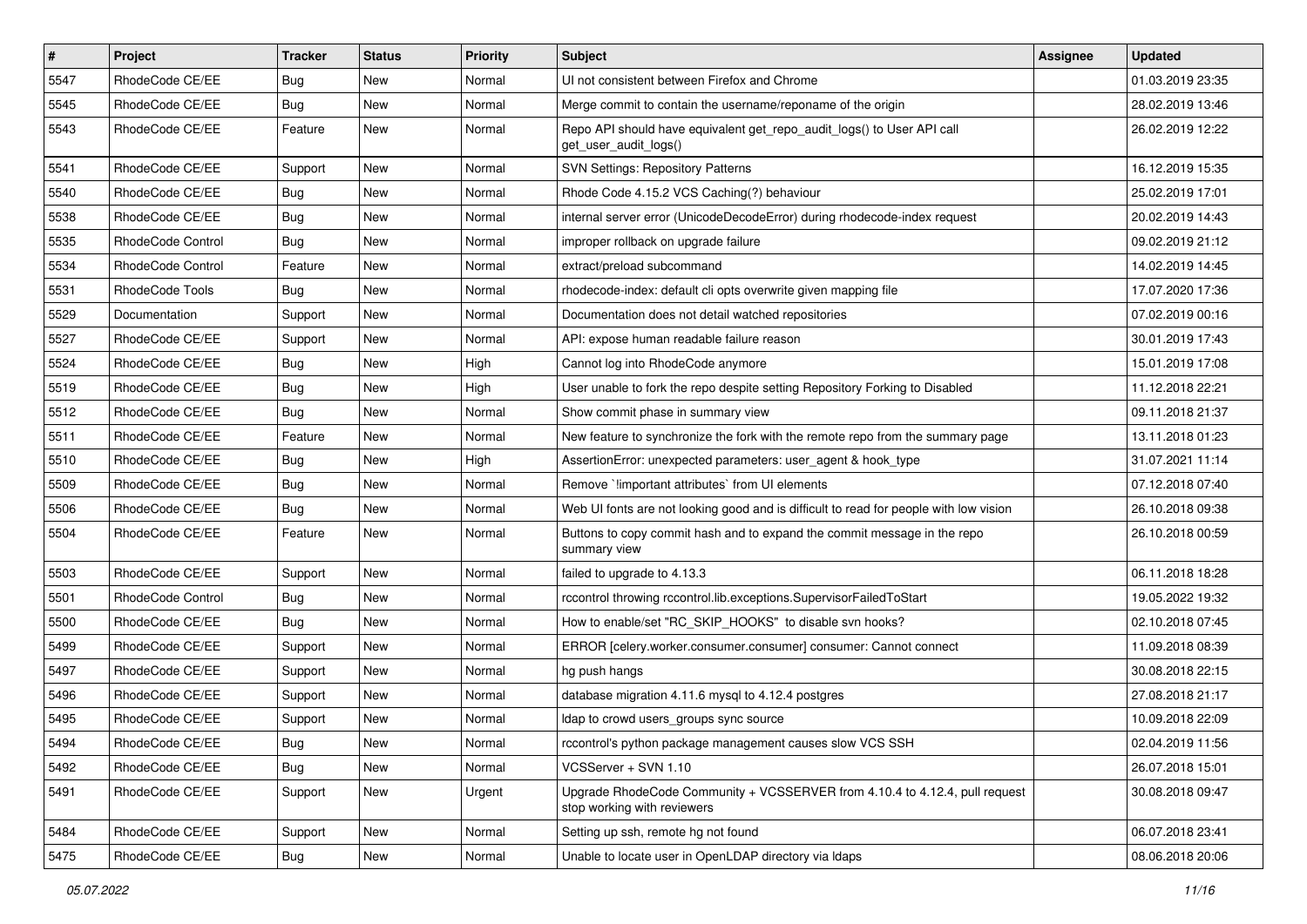| $\sharp$ | Project              | <b>Tracker</b> | <b>Status</b> | <b>Priority</b> | <b>Subject</b>                                                                                                                                                                       | <b>Assignee</b>                | <b>Updated</b>   |
|----------|----------------------|----------------|---------------|-----------------|--------------------------------------------------------------------------------------------------------------------------------------------------------------------------------------|--------------------------------|------------------|
| 5471     | RhodeCode CE/EE      | Bug            | New           | Normal          | Webhook integration failing: need more than 3 values to unpack                                                                                                                       |                                | 01.06.2018 02:26 |
| 5468     | RhodeCode CE/EE      | Support        | <b>New</b>    | Normal          | Check logic for updating last commit for repository groups                                                                                                                           |                                | 30.08.2018 09:47 |
| 5462     | RhodeCode CE/EE      | Bug            | New           | Normal          | create repo api fails with celery enabled                                                                                                                                            |                                | 10.07.2018 17:49 |
| 5460     | RhodeCode CE/EE      | Bug            | New           | Low             | Repo creation stuck when remote clone returns partial http code 500                                                                                                                  |                                | 06.07.2018 19:14 |
| 5450     | RhodeCode Tools      | Bug            | <b>New</b>    | Normal          | rhodecode-api get license info no longer works                                                                                                                                       |                                | 17.07.2018 15:01 |
| 5441     | RhodeCode CE/EE      | Feature        | New           | Low             | Some files not parsed as XML files                                                                                                                                                   | Marcin<br>Kuzminski<br>[CTO]   | 12.06.2018 12:23 |
| 5439     | Documentation        | Bug            | New           | Low             | JIRA Integration description: Wrong sample link                                                                                                                                      |                                | 14.02.2018 14:25 |
| 5414     | RhodeCode CE/EE      | Bug            | <b>New</b>    | High            | When Opening New Pull Request, Target Revision Default Is Undesireable                                                                                                               |                                | 11.04.2018 23:20 |
| 5410     | RhodeCode CE/EE      | Bug            | New           | Normal          | After converting to CE, we get the following error when trying to view some repos in<br>the UI: "UnicodeDecodeError: 'ascii' codec can't decode byte" (full error in<br>Description) |                                | 25.01.2018 20:45 |
| 5406     | RhodeCode CE/EE      | Bug            | New           | Normal          | <b>Installer Fails</b>                                                                                                                                                               |                                | 01.12.2017 11:52 |
| 5405     | RhodeCode CE/EE      | Bug            | New           | Normal          | Add repository from UI leads to HTTP/404                                                                                                                                             |                                | 28.11.2017 11:39 |
| 5404     | RhodeCode CE/EE      | Task           | <b>New</b>    | Normal          | Add an option to detach review rules when deleting an user                                                                                                                           |                                | 22.11.2017 11:23 |
| 5400     | RhodeCode CE/EE      | Task           | New           | Normal          | User group - subgroup support                                                                                                                                                        |                                | 06.11.2017 22:00 |
| 5394     | RhodeCode CE/EE      | Support        | <b>New</b>    | Normal          | SVN to Git / Mercurial Migration                                                                                                                                                     |                                | 03.10.2017 09:29 |
| 5382     | RhodeCode CE/EE      | Feature        | New           | Normal          | Support for repository aliases                                                                                                                                                       | Marcin<br>Kuzminski<br>[CTO]   | 04.09.2017 15:17 |
| 5371     | RhodeCode CE/EE      | Bug            | New           | Normal          | Comment times in Pull Requests are off by 1 day                                                                                                                                      |                                | 10.04.2018 15:11 |
| 5348     | Documentation        | Bug            | New           | Normal          | Uninstall documentaion missing some steps                                                                                                                                            |                                | 06.07.2017 10:25 |
| 5347     | Documentation        | Bug            | New           | Normal          | Post Install steps should include Apache or Nginx setup.                                                                                                                             |                                | 06.07.2017 10:23 |
| 5342     | RhodeCode Appenlight | Bug            | New           | Low             | Broken link [Applications Modify application]                                                                                                                                        |                                | 21.06.2017 21:21 |
| 5289     | RhodeCode CE/EE      | Feature        | <b>New</b>    | High            | Ability to Upload/Replace a file using the UI                                                                                                                                        |                                | 22.09.2017 10:29 |
| 5278     | RhodeCode CE/EE      | Feature        | New           | Normal          | Require support for git repositories of the form git://                                                                                                                              |                                | 13.04.2017 15:20 |
| 5273     | RhodeCode CE/EE      | Feature        | <b>New</b>    | Normal          | Comment status                                                                                                                                                                       |                                | 07.04.2017 13:10 |
| 5271     | RhodeCode CE/EE      | Feature        | <b>New</b>    | Normal          | Private comments                                                                                                                                                                     |                                | 07.04.2017 12:01 |
| 5270     | RhodeCode CE/EE      | Task           | New           | Normal          | Comments updates                                                                                                                                                                     | <b>Bartlomiei</b><br>Wołyńczyk | 17.04.2018 21:51 |
| 5269     | RhodeCode CE/EE      | Support        | New           | Normal          | Upgrade from RC EE 3.7.1 to RC EE 4.x                                                                                                                                                |                                | 29.06.2017 19:36 |
| 5257     | RhodeCode CE/EE      | Bug            | New           | Normal          | Git repository with big binary file provokes error and strange behavior/memory leak<br>of RH.                                                                                        | Marcin<br>Kuzminski<br>[CTO]   | 23.03.2017 22:02 |
| 5256     | RhodeCode CE/EE      | Feature        | New           | Normal          | Last repository access time.                                                                                                                                                         |                                | 23.03.2017 16:34 |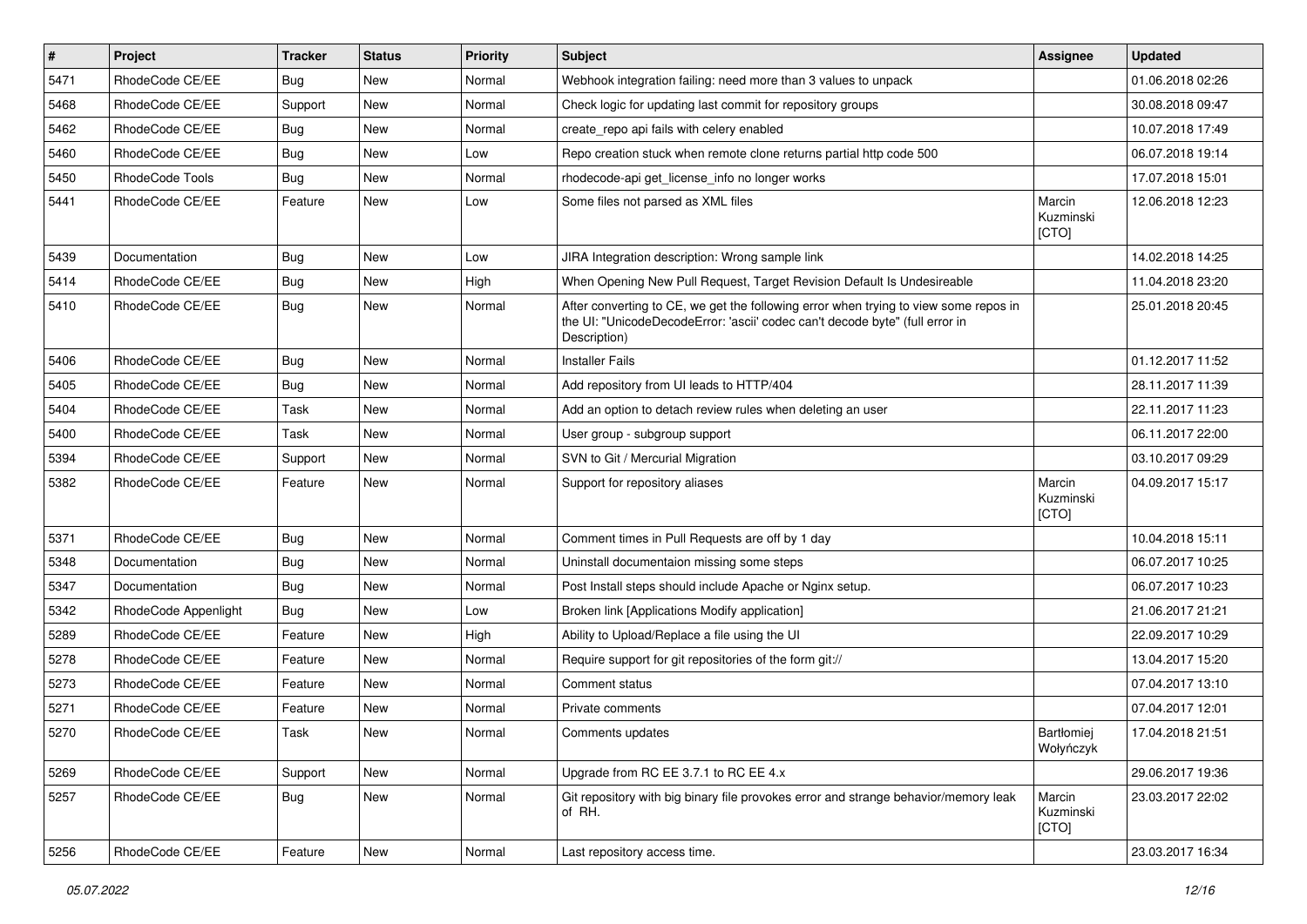| $\pmb{\#}$ | Project              | <b>Tracker</b> | <b>Status</b> | <b>Priority</b> | <b>Subject</b>                                                                               | <b>Assignee</b>              | <b>Updated</b>   |
|------------|----------------------|----------------|---------------|-----------------|----------------------------------------------------------------------------------------------|------------------------------|------------------|
| 5255       | RhodeCode CE/EE      | Support        | New           | Normal          | I can't access issues created by me from mail                                                |                              | 04.04.2017 11:28 |
| 5248       | Documentation        | Bug            | <b>New</b>    | Normal          | Installation of rhodecode-tools                                                              |                              | 16.03.2017 16:35 |
| 5237       | Documentation        | Support        | New           | Normal          | documentation for DR                                                                         |                              | 06.03.2017 23:34 |
| 5227       | RhodeCode CE/EE      | Bug            | New           | Normal          | 400 during a svn checkout, file with special chars                                           |                              | 23.02.2017 17:43 |
| 5218       | RhodeCode CE/EE      | Bug            | <b>New</b>    | Normal          | 500 when forking repository, when using special chars in password.                           |                              | 19.02.2017 21:46 |
| 5200       | RhodeCode CE/EE      | Task           | New           | Normal          | investigate search improvements                                                              |                              | 16.12.2019 16:04 |
| 4669       | RhodeCode CE/EE      | Task           | <b>New</b>    | Normal          | disable pytest sugar on nix-build                                                            |                              | 01.12.2016 12:52 |
| 4312       | RhodeCode CE/EE      | Task           | New           | Normal          | Storage location changes                                                                     |                              | 11.07.2017 13:31 |
| 4303       | RhodeCode CE/EE      | Support        | New           | Normal          | rhodecode instance                                                                           |                              | 08.11.2016 16:32 |
| 4301       | RhodeCode CE/EE      | Feature        | <b>New</b>    | Normal          | [API] toggle force_password_reset in api for Idap users                                      |                              | 28.10.2016 15:43 |
| 4299       | RhodeCode CE/EE      | Task           | New           | Normal          | TEMPLATE repo groups                                                                         |                              | 22.09.2017 10:26 |
| 4290       | RhodeCode CE/EE      | Task           | New           | Normal          | Allow to transplant the review status to merged commits                                      |                              | 17.04.2018 21:50 |
| 4289       | RhodeCode CE/EE      | Task           | New           | Low             | [ce, ee] clean up pygments lexer functions + handling                                        | Daniel D                     | 21.10.2016 14:44 |
| 4285       | RhodeCode CE/EE      | Bug            | New           | Normal          | Intermittent error while trying to create or fork a repository                               |                              | 17.10.2016 22:42 |
| 4272       | RhodeCode CE/EE      | Feature        | <b>New</b>    | Normal          | Better SPAM protection                                                                       |                              | 12.10.2016 11:14 |
| 4256       | RhodeCode CE/EE      | Bug            | New           | Normal          | [ce, ee, ux] Source code highlight colors conflict with red/green inserted/deleted<br>blocks | Daniel D                     | 03.10.2016 05:00 |
| 4255       | RhodeCode CE/EE      | Bug            | <b>New</b>    | Normal          | [translation, i18n] translation not being applied to integrations pages                      |                              | 30.09.2016 15:56 |
| 4252       | RhodeCode CE/EE      | Support        | New           | Normal          | Backup & Recovery                                                                            |                              | 07.10.2016 19:47 |
| 4246       | RhodeCode CE/EE      | Task           | New           | Normal          | [ce, ee, vcs, git] add tests for annotated git tags                                          | Daniel D                     | 13.02.2018 18:03 |
| 4234       | RhodeCode CE/EE      | Task           | New           | Normal          | prepare and test RhodeCode VM image for AWS                                                  | <b>Marcin Lulek</b>          | 11.07.2017 13:32 |
| 4232       | RhodeCode CE/EE      | Feature        | New           | Normal          | [ce, ee, pr, compare] redo diffs, support side by side diffs, html diffs                     | Daniel D                     | 25.10.2016 15:40 |
| 4226       | RhodeCode CE/EE      | Feature        | <b>New</b>    | Normal          | [settings, system info] add VCS and Channelstream status to System Info                      |                              | 14.09.2016 16:45 |
| 4222       | RhodeCode CE/EE      | Feature        | New           | Normal          | Configurable detection of READMEs                                                            |                              | 09.09.2016 10:05 |
| 4220       | RhodeCode Appenlight | Feature        | New           | Low             | Search params allow sorting of result.                                                       |                              | 06.09.2016 16:33 |
| 4216       | RhodeCode CE/EE      | Task           | New           | Normal          | [ux, renderers] implement consistent rendering for text fields                               |                              | 06.09.2016 11:46 |
| 4213       | RhodeCode CE/EE      | Feature        | <b>New</b>    | High            | Embed PostgreSQL database                                                                    | Marcin<br>Kuzminski<br>[CTO] | 03.09.2016 23:45 |
| 4208       | RhodeCode CE/EE      | Bug            | New           | Normal          | [ce, ee] test errors get hidden by error page                                                | Daniel D                     | 14.09.2016 12:00 |
| 4197       | RhodeCode CE/EE      | Task           | New           | Normal          | [ce, ee] get list of users with their permissions to a repository                            | Daniel D                     | 22.09.2017 10:30 |
| 4191       | RhodeCode CE/EE      | Feature        | New           | Normal          | Add custom Image logo option to header                                                       |                              | 22.08.2016 14:49 |
| 4190       | RhodeCode CE/EE      | <b>Bug</b>     | New           | Normal          | [tests] fix or remove rst xss inline test                                                    |                              | 22.08.2016 12:15 |
| 4189       | RhodeCode CE/EE      | Bug            | New           | Normal          | [tests, git] count of commit ids is different for git than hg when comparing remote          |                              | 22.08.2016 12:34 |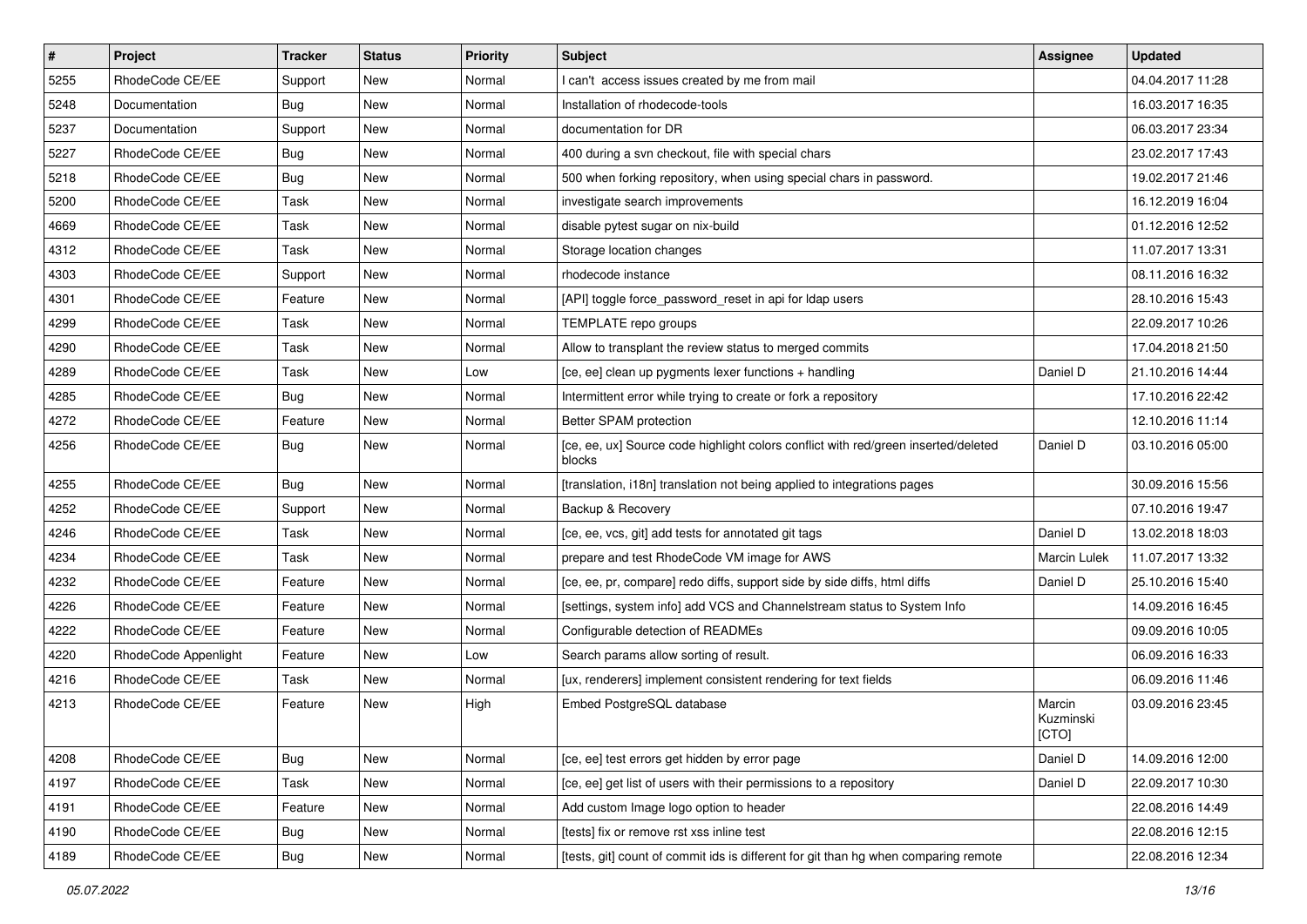| $\pmb{\#}$ | Project              | <b>Tracker</b> | <b>Status</b> | Priority | <b>Subject</b>                                                                                                     | <b>Assignee</b>              | <b>Updated</b>   |
|------------|----------------------|----------------|---------------|----------|--------------------------------------------------------------------------------------------------------------------|------------------------------|------------------|
| 4188       | RhodeCode CE/EE      | Bug            | New           | Normal   | [tests, svn] changeset tests produce different results for svn                                                     |                              | 22.08.2016 09:54 |
| 4182       | RhodeCode CE/EE      | Feature        | New           | Normal   | add direct link from notification to corresponding PR                                                              |                              | 19.08.2016 12:35 |
| 4179       | RhodeCode CE/EE      | Task           | New           | Normal   | [ce, ee] refine perms summary list                                                                                 | Daniel D                     | 14.09.2016 12:09 |
| 4163       | RhodeCode CE/EE      | Task           | New           | Normal   | [ce, ee] celery refactor + upgrade                                                                                 |                              | 15.08.2016 12:32 |
| 4157       | RhodeCode CE/EE      | Feature        | <b>New</b>    | Normal   | [integrations] Integrate with industry standard SW development tools                                               | Daniel D                     | 08.08.2016 12:55 |
| 4154       | RhodeCode CE/EE      | Bug            | New           | Low      | [ce, ee] user register via github captcha                                                                          |                              | 05.08.2016 22:51 |
| 4147       | RhodeCode CE/EE      | Task           | New           | Normal   | [ce, ee, docs] Events documentation                                                                                | Daniel D                     | 15.08.2016 12:33 |
| 4144       | RhodeCode CE/EE      | Feature        | New           | Normal   | [ux] improve enable/disable of notifications                                                                       |                              | 02.08.2016 17:19 |
| 4120       | RhodeCode CE/EE      | Task           | New           | Normal   | [ce] replace get_repo_nodes api                                                                                    | Daniel D                     | 17.04.2018 21:49 |
| 4116       | RhodeCode CE/EE      | Bug            | New           | High     | [ee] Starting EE or running paster commands like setup-rhodecode does not work<br>without setting LC_ALL properly. |                              | 18.08.2016 21:03 |
| 4109       | RhodeCode CE/EE      | <b>Bug</b>     | New           | Normal   | [files] The "switch to commit" widget is broken after using browser back button                                    |                              | 17.04.2018 21:50 |
| 4074       | RhodeCode CE/EE      | Feature        | New           | Normal   | Edit review comment                                                                                                | Bartłomiej<br>Wołyńczyk      | 17.04.2018 21:51 |
| 4071       | RhodeCode Appenlight | Feature        | <b>New</b>    | Normal   | Allow for easy out-out of assigned permissions                                                                     |                              | 05.07.2016 10:14 |
| 4064       | RhodeCode Appenlight | Feature        | New           | Normal   | Create a multiple action feature for Reports and Logs lists                                                        |                              | 30.06.2016 15:18 |
| 4063       | RhodeCode Appenlight | Feature        | New           | Normal   | add option to specify custom value in dashboard select                                                             |                              | 30.06.2016 15:17 |
| 4062       | RhodeCode Appenlight | Feature        | New           | Normal   | A way to see browser breakdown for an error                                                                        |                              | 30.06.2016 15:16 |
| 4061       | RhodeCode Appenlight | Feature        | New           | Normal   | Timezone for applications                                                                                          |                              | 30.06.2016 15:16 |
| 4060       | RhodeCode Appenlight | Feature        | New           | Normal   | Replayable requests                                                                                                |                              | 30.06.2016 15:15 |
| 4059       | RhodeCode Appenlight | Feature        | <b>New</b>    | Normal   | Server Monitoring                                                                                                  |                              | 30.06.2016 15:15 |
| 4057       | RhodeCode Appenlight | Feature        | New           | Normal   | Negation option for search filter                                                                                  |                              | 30.06.2016 15:12 |
| 4056       | RhodeCode Appenlight | Feature        | New           | Normal   | Optionally allow to filter graphs per machine in dashboard                                                         |                              | 30.06.2016 15:12 |
| 4052       | RhodeCode Appenlight | Task           | New           | Normal   | release fixes                                                                                                      | Marcin Lulek                 | 29.06.2016 12:14 |
| 4051       | RhodeCode CE/EE      | Task           | New           | Normal   | [ux, renderering] Consistent formatting on text fields.                                                            |                              | 22.09.2017 10:27 |
| 4045       | RhodeCode CE/EE      | Task           | <b>New</b>    | Normal   | File permissions                                                                                                   |                              | 17.04.2018 21:49 |
| 4040       | RhodeCode CE/EE      | <b>Bug</b>     | New           | Low      | [ce, ee] logout when logged out causes 403 Cross-site request forgery detected                                     |                              | 23.06.2016 13:40 |
| 4017       | RhodeCode Appenlight | Feature        | New           | Low      | application logos need help                                                                                        |                              | 14.06.2016 11:52 |
| 4000       | RhodeCode CE/EE      | Feature        | New           | Normal   | Make compare more functional                                                                                       | Marcin<br>Kuzminski<br>[CTO] | 18.11.2017 19:11 |
| 3994       | RhodeCode Appenlight | Bug            | New           | Normal   | during setup, user is given option to make admin account even if one does not exist                                |                              | 08.06.2016 12:44 |
| 3990       | RhodeCode Appenlight | <b>Bug</b>     | New           | Normal   | some dashboard builder buttons are up against fields                                                               |                              | 07.06.2016 12:01 |
| 3987       | RhodeCode Appenlight | <b>Bug</b>     | New           | Normal   | adjust footer so it's consistent with the website footer                                                           |                              | 15.06.2016 10:20 |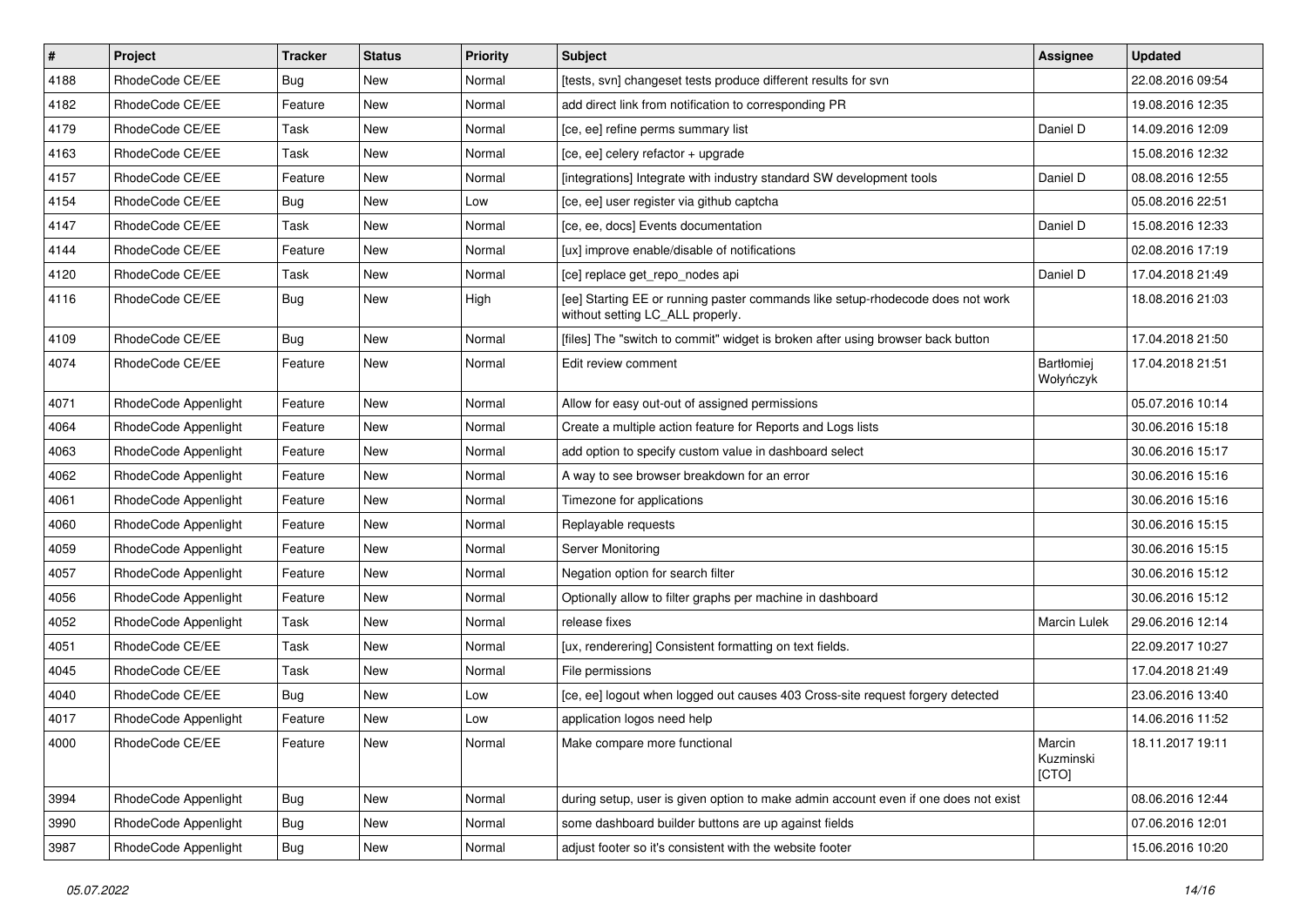| $\sharp$ | Project              | <b>Tracker</b> | <b>Status</b> | Priority | <b>Subject</b>                                                              | <b>Assignee</b>              | <b>Updated</b>   |
|----------|----------------------|----------------|---------------|----------|-----------------------------------------------------------------------------|------------------------------|------------------|
| 3986     | RhodeCode Appenlight | <b>Bug</b>     | New           | Normal   | table headers should be left aligned                                        |                              | 07.06.2016 11:53 |
| 3980     | RhodeCode CE/EE      | Feature        | <b>New</b>    | Normal   | Add CI engine                                                               |                              | 05.06.2016 21:32 |
| 3979     | RhodeCode CE/EE      | Feature        | New           | Normal   | Add kanban board                                                            |                              | 05.06.2016 21:20 |
| 3978     | RhodeCode CE/EE      | Feature        | New           | Normal   | Add bug tracker                                                             |                              | 05.06.2016 21:20 |
| 3977     | RhodeCode CE/EE      | Feature        | <b>New</b>    | Normal   | Wiki                                                                        |                              | 05.06.2016 21:11 |
| 3963     | RhodeCode CE/EE      | <b>Bug</b>     | New           | Normal   | [ce] Getting a newly added repo via remap/rescan via api gives no data      |                              | 27.05.2016 05:02 |
| 3956     | RhodeCode CE/EE      | Bug            | New           | Normal   | [ce] - svn commit with all 'None' properties (author, message, etc.)        |                              | 23.05.2016 17:22 |
| 3939     | RhodeCode CE/EE      | Bug            | New           | Normal   | [ux] changelog filter blank after going back in browser                     |                              | 18.05.2016 14:50 |
| 3923     | RhodeCode CE/EE      | Bug            | <b>New</b>    | Normal   | odd exception on running internal-code                                      |                              | 09.08.2016 10:54 |
| 3922     | RhodeCode CE/EE      | Bug            | <b>New</b>    | Normal   | svn backend returns different diff to git/hg backends                       |                              | 11.05.2016 14:29 |
| 3615     | RhodeCode CE/EE      | Bug            | New           | Low      | (OperationalError) too many SQL variables on admin journal page             |                              | 06.05.2016 11:45 |
| 3486     | RhodeCode CE/EE      | Feature        | New           | Normal   | expose origin of permission in perm dict for users                          |                              | 06.06.2016 10:54 |
| 3484     | RhodeCode CE/EE      | Task           | <b>New</b>    | Normal   | oauth: reduce required permissions for 3rd party                            |                              | 13.04.2016 12:33 |
| 3483     | RhodeCode CE/EE      | Bug            | New           | Normal   | oauth: disable 3rd party registration if RhodeCode registration is disabled | Marcin<br>Kuzminski<br>[CTO] | 13.04.2016 12:13 |
| 3472     | RhodeCode CE/EE      | Feature        | <b>New</b>    | Normal   | Expose unified hooks that can be used in SSH backend                        |                              | 14.04.2016 17:54 |
| 3460     | RhodeCode CE/EE      | Feature        | <b>New</b>    | Normal   | [ux, frontend] hide "show more" button when there is nothing more to show   |                              | 11.04.2016 13:37 |
| 3455     | RhodeCode CE/EE      | Feature        | New           | Normal   | [ux] commit message search should render entire commit message              |                              | 07.04.2016 17:50 |
| 3441     | RhodeCode CE/EE      | Bug            | New           | Normal   | [ux] clicking on line in file view scrolls to that line                     |                              | 05.04.2016 13:35 |
| 3440     | RhodeCode CE/EE      | Feature        | <b>New</b>    | Normal   | [design, ux] mock-up user interface for adding a branch/bookmark            |                              | 05.04.2016 09:21 |
| 3382     | RhodeCode CE/EE      | Bug            | New           | Normal   | download superrepo with subrepos                                            |                              | 25.03.2016 01:30 |
| 3377     | RhodeCode CE/EE      | Task           | New           | Normal   | extra fields types extensions                                               |                              | 24.03.2016 15:23 |
| 3376     | RhodeCode CE/EE      | Task           | New           | Normal   | Repo action plugins                                                         |                              | 24.03.2016 15:21 |
| 3373     | RhodeCode CE/EE      | Feature        | <b>New</b>    | Normal   | Allow to create Bookmarks and Branches from UI                              |                              | 05.04.2016 09:21 |
| 3364     | RhodeCode CE/EE      | Support        | <b>New</b>    | High     | Allow Specifying the Commit Message for Pull Request Merges                 |                              | 17.04.2018 21:51 |
| 3362     | RhodeCode CE/EE      | Task           | New           | Normal   | auth-plugins, indicate visually that plugin is turned on but NOT enabled    |                              | 22.03.2016 19:03 |
| 3351     | RhodeCode CE/EE      | Bug            | New           | Normal   | Duplicate IP whitelist entry shows error flash                              |                              | 21.03.2016 15:54 |
| 3334     | RhodeCode CE/EE      | Bug            | New           | Normal   | Attempt to edit .coveragerc through the online file editor                  |                              | 17.03.2016 13:49 |
| 3333     | RhodeCode Tools      | Task           | New           | Normal   | Create rhodecode-tools backup command for backup of RhodeCode Enterprise    |                              | 17.03.2016 12:43 |
| 3332     | RhodeCode CE/EE      | Support        | New           | Normal   | LDAP settings page: Add button "test connection"                            |                              | 17.03.2016 10:23 |
| 3261     | RhodeCode CE/EE      | Task           | New           | Normal   | mousetrap.js bump to latest 1.5.X version                                   |                              | 17.03.2016 12:52 |
| 3260     | RhodeCode CE/EE      | Task           | New           | Normal   | api: expose get_repo_node method                                            |                              | 17.03.2016 12:56 |
| 3250     | RhodeCode CE/EE      | Bug            | New           | Normal   | Posting a comment message is very slow !                                    |                              | 17.03.2016 12:57 |